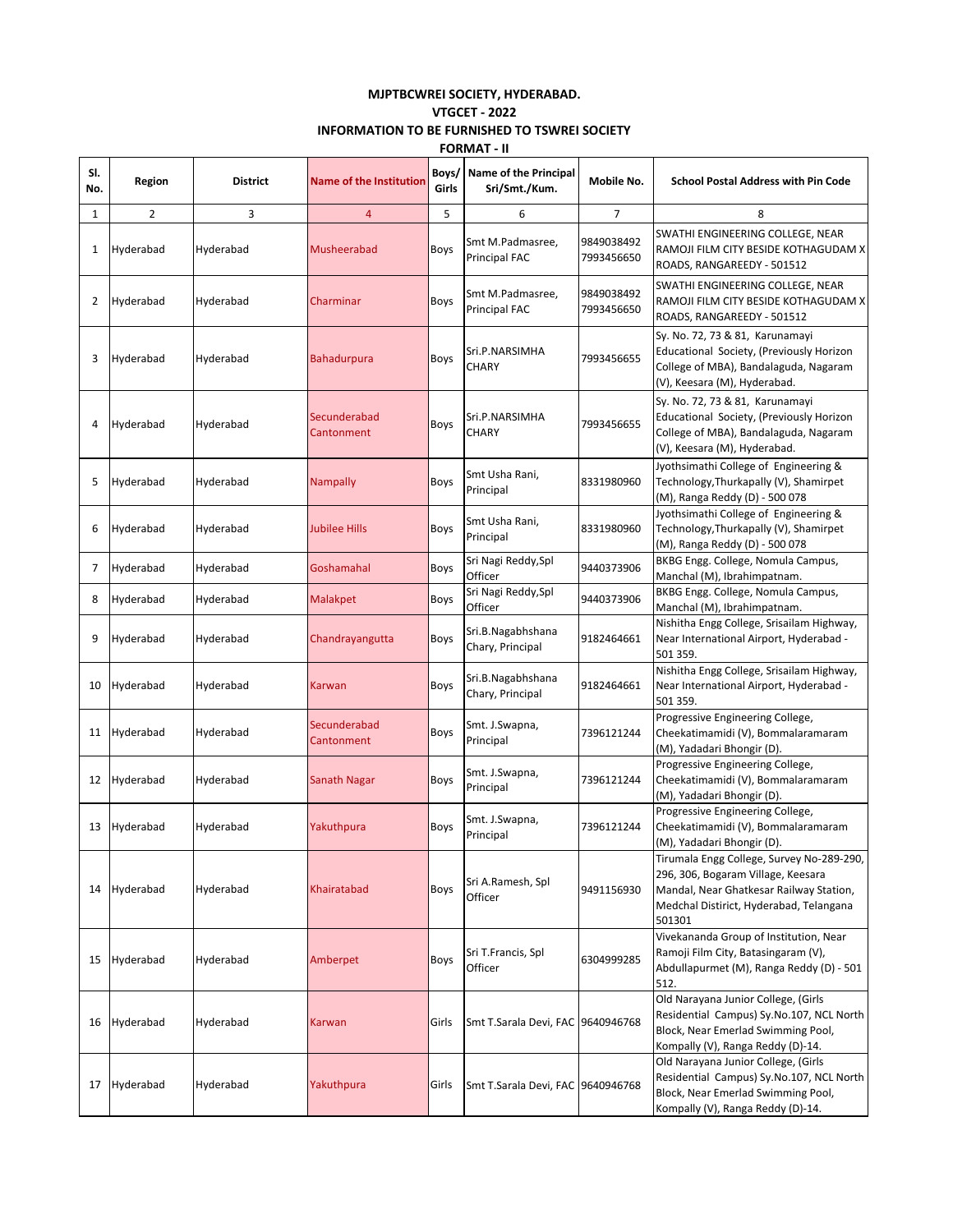| 18 | Hyderabad    | Hyderabad         | Charminar                  | Girls       | Sri. M. Ramulu, Spl<br>Officer      | 9440405532 | Hasvitha College Of Engineering &<br>Technology, Temple Road, Keesaragutta,<br>Ranga Reddy (D) - 501301.                                                  |
|----|--------------|-------------------|----------------------------|-------------|-------------------------------------|------------|-----------------------------------------------------------------------------------------------------------------------------------------------------------|
| 19 | Hyderabad    | Hyderabad         | Malakpet                   | Girls       | Sri. M. Ramulu, Spl<br>Officer      | 9440405532 | Hasvitha College Of Engineering &<br>Technology, Temple Road, Keesaragutta,<br>Ranga Reddy (D) - 501301.                                                  |
| 20 | Hyderabad    | Hyderabad         | <b>Nampally</b>            | Girls       | Sri. M. Ramulu, Spl<br>Officer      | 9440405532 | Hasvitha College Of Engineering &<br>Technology, Temple Road, Keesaragutta,<br>Ranga Reddy (D) - 501301.                                                  |
| 21 | Hyderabad    | Hyderabad         | Musheerabad                | Girls       | Smt. L.Sravya Reddy,<br>FAC         | 9398163845 | MRR Complex, Sahara Gate No.1,<br>Vivekananda Colony, Road No.6, Old<br>Narayana College Building, Mansurabad,<br>RR District - 500068.                   |
| 22 | Hyderabad    | Hyderabad         | Goshamahal                 | Girls       | Smt. L.Sravya Reddy,<br>FAC         | 9398163845 | MRR Complex, Sahara Gate No.1,<br>Vivekananda Colony, Road No.6, Old<br>Narayana College Building, Mansurabad,<br>RR District - 500068.                   |
| 23 | Hyderabad    | Hyderabad         | Jubilee Hills              | Girls       | Smt. L.Sravya Reddy,<br>FAC         | 9398163845 | MRR Complex, Sahara Gate No.1,<br>Vivekananda Colony, Road No.6, Old<br>Narayana College Building, Mansurabad,<br>RR District - 500068.                   |
| 24 | Hyderabad    | Hyderabad         | Secunderabad               | Girls       | Sri Janaki Ramulu, Spl<br>Officer   | 9441119680 | H.NO.2-52/1,SURVEY NO.80A,SBH<br>COLONY, MUNAGANOOR(VILLAGE)<br>HAYATHNAGAR(MANDAL, Hyderabad,<br>Telangana 501511                                        |
| 25 | Hyderabad    | Hyderabad         | Amberpet                   | Girls       | Sri Janaki Ramulu,Spl<br>Officer    | 9441119680 | H.NO.2-52/1,SURVEY NO.80A,SBH<br>COLONY, MUNAGANOOR(VILLAGE)<br>HAYATHNAGAR(MANDAL, Hyderabad,<br>Telangana 501511                                        |
| 26 | Hyderabad    | Hyderabad         | Khairatabad                | Girls       | Sri Charles, Spl Officer 9849379859 |            | Jaswanth Nursing College, beside Sama<br>Srinivasa Reddy Function Hall,<br>Kammaguda, Turka Emjal, Ibrahimpatnam.                                         |
| 27 | Hyderabad    | Hyderabad         | Chandrayangutta            | Girls       | Sri Charles, Spl Officer 9849379859 |            | Jaswanth Nursing College, beside Sama<br>Srinivasa Reddy Function Hall,<br>Kammaguda, Turka Emjal, Ibrahimpatnam.                                         |
| 28 | Hyderabad    | Hyderabad         | Sanath Nagar               | Girls       | Sri Sudhakar, Spl<br>Officer        | 9010401948 | Hasvitha College of Pharmacy, Near<br>Collector Complex, Medchal                                                                                          |
| 29 | Hyderabad    | Hyderabad         | <b>Bahadurpura</b>         | Girls       | Sri Satyanath Reddy,<br>Principal   | 9440423632 | MJPTBCWR(G)R.C.PURAM LOCATED AT<br>TURBO ENGINEERING COLLEGE<br>VIL,INDRESHAM,PATANCHERU(M)<br>SANGAREDDY (D) PIN NO:502319                               |
| 30 | Hyderabad    | Hyderabad         | Secunderabad<br>Cantonment | Girls       | Sri Satyanath Reddy,<br>Principal   | 9440423632 | MJPTBCWR(G) R.C.PURAM LOCATED AT<br>TURBO ENGINEERING COLLEGE<br>VIL, INDRESHAM, PATANCHERU (M)<br>SANGAREDDY (D) PIN NO:502319                           |
| 31 | Mahabubnagar | WANAPARTHY        | Chityal                    | <b>BOYS</b> | A.KIRAN KUMAR                       | 9154902277 | The Principal MJPTBCWR School (Boys),<br>Chityal, Wanaparthy District-509103                                                                              |
| 32 | Mahabubnagar | <b>WANAPARTHY</b> | Kadukuntla                 | <b>BOYS</b> | S.SRIVENI                           | 8247229600 | MJPTBCWREIS KADUKUNTLA<br>@NAGAVARAM BOYS, WANAPARTHY<br>DISTRICT, H.NO:-2-1, OPP INDU GARDEN                                                             |
| 33 | Mahabubnagar | Mahabubnagar      | <b>Burgupally</b>          | Boys        | K.Subhash Chandra<br>Bose           | 9182523399 | MJPTBCWRS Boys, Burugupally located at<br>Old government junior college building<br>Koilkonda, Mahabubnagar district, Pincode                             |
| 34 | Mahabubnagar | MAHABUBNAGAR      | <b>CC Kunta</b>            | <b>BOYS</b> | T AMARESH PATIL                     | 9912035959 | <u>509371</u><br>MJPTBCWRSB CC KUNTA AT<br>DEVARAKADRA,H.NO-10-135/1/A<br>VENKATASAI EDUCATIONAL SOCIETY<br>AMMAPUR ROAD, DEVARAKADRA MBNR<br>DIST.509204 |
| 35 | Mahabubnagar | Nagarkurnool Dist | Singotam                   | Boys        | M.PREETHI                           | 9154102756 | MJPTBCWRSCHOOL (BOYS) SINGOTAM AT<br>KOLLAPUR, RANGA DAS<br>VEEDHI,KOLLAPUR, NAGARKURNOOL DIST.<br>PIN CODE:509120.                                       |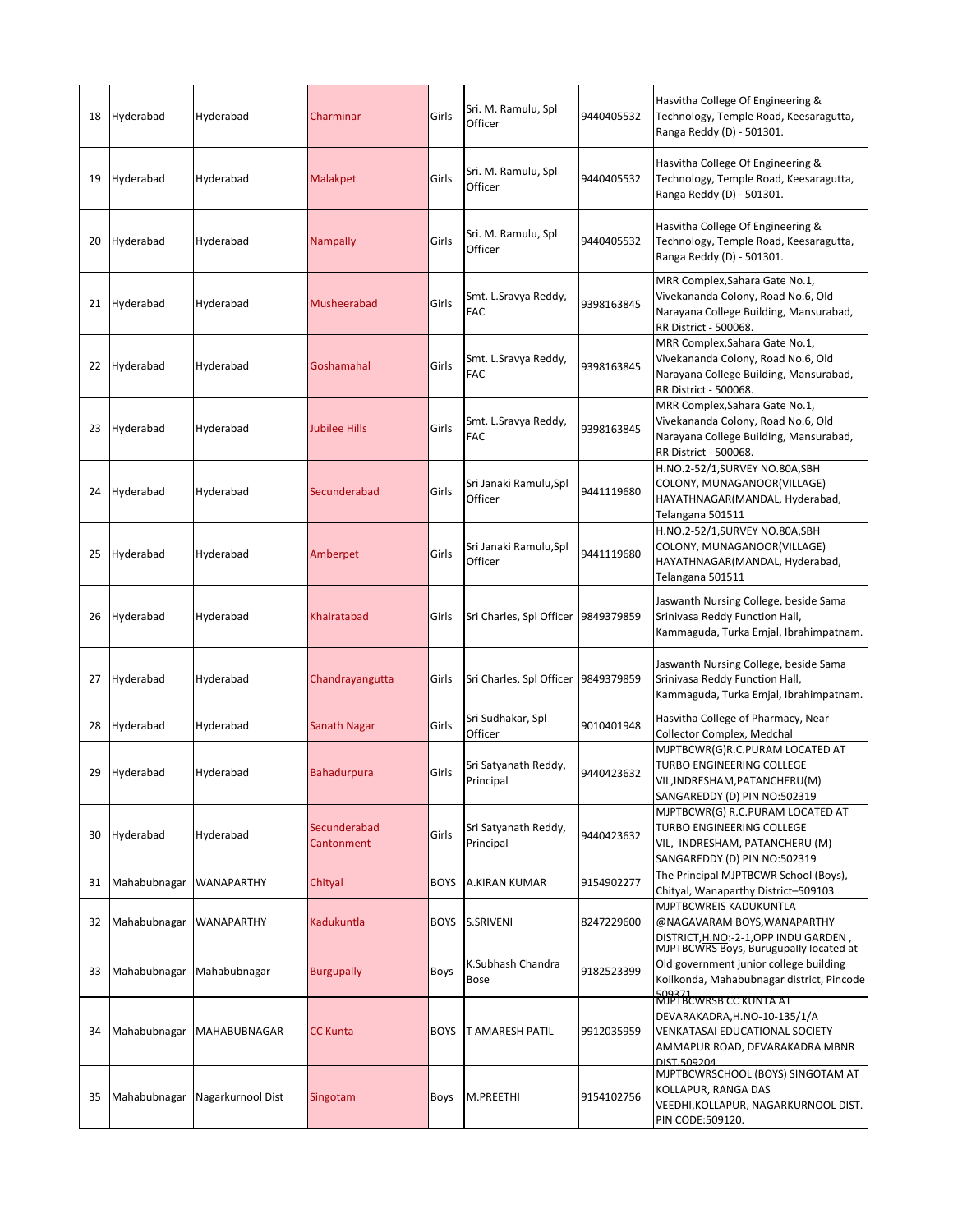| 36 | Mahabubnagar | <b>NAGARKURNOOL</b>          | <b>Telkapally</b> | <b>BOYS</b>  | <b>G.PRASHANTHI</b>            | 7993456693 | MJPTBCWR SCHOOL FOR BOYS,<br>TELKAPALLY, NEAR HP PETROL PUMP,<br>SRISAILAM ROAD, TELKAPALLY,<br>NAGARKUNROOL-DIST. PIN CODE: 509385                                                                                       |
|----|--------------|------------------------------|-------------------|--------------|--------------------------------|------------|---------------------------------------------------------------------------------------------------------------------------------------------------------------------------------------------------------------------------|
| 37 | Mahabubnagar | JOGULAMBA GADWAL KT Doddi    |                   | <b>BOYS</b>  | CH. RAMBABU                    | 7993456698 | The Principal, MJPTBCWR School (Boys)<br>Irrigation Department Quarters, Beside<br>Ralampade Reservoir Near Marlabeedu (V)<br>Dharoor (Mdl), Jogulamba Gadwal Dist-<br>509133                                             |
| 38 | Mahabubnagar | JOGULAMBA GADWAL Shantinagar |                   | <b>BOYS</b>  | DHARMA REDDY                   | 9154102765 | The Special officer, MJPTBCWR School<br>(boys),<br>C/O Vivekananda School,<br>Alampur x road, Undavelly (M), Beside<br><b>AGR Function Hall,</b><br>Jogulamba Gadwal Dist-509153.                                         |
| 39 | Mahabubnagar | NARAYANPET                   | <b>Makthal</b>    | <b>BOYS</b>  | M.RAMULU                       | 7993456691 | The Principal MJPTBCWRS Boys Makthal,<br>H.No.4-56, Near Bharath Petrol Bunk,<br>Raichoor Road, Makthal, Narayanpet<br>District, 509208                                                                                   |
| 40 | Mahabubnagar | NAGARKURNOOL                 | <b>Ambatpally</b> | <b>BOYS</b>  | A.Narasimha                    | 9154102758 | The Principal, MJPTBCWRSCHOOL(B)<br>AMBATPALLY AT ACHAMPETA , GSN<br>Bed.College<br>ACHAMPETA, NAGARKURNOOL DISTRICT.<br><b>PINCODE 509375</b>                                                                            |
| 41 | Mahabubnagar | <b>WANAPARTHY</b>            | Pebbair           | Girls        | P.Anukarana                    | 7993456800 | The Principal, MJPTBCWR School (Girls),<br>H.No.3-91/4, BC Colony, Old Raghavendra<br>School, Pebbair (V), Wanaparthy Dist Pin<br>509103.                                                                                 |
| 42 | Mahabubnagar | <b>NAGARKURNOOL</b>          | Nagarkurnool      | Girls        | <b>P.VENKAT REDDY</b>          | 9154102725 | The Principal, MJPTBCWRSCHOOL(Girls),<br>Uyyalawada (V), Nagarkurnool Dist -<br>509209.                                                                                                                                   |
| 43 | Mahabubnagar | NAGARKURNOOL                 | Veltoor           | Girls        | <b>R.YAMINI</b>                | 7993456696 | The Principal, MJPTBCWR School<br>(Girls), Veltoor (V) Uppununthala (M)<br>Nagarkurnool-509376 at Achampet,<br>H.No:10-33/3, Vidya nagar colony, Near<br>water tank, Achampet(V&M),<br>Nagarkurnool Dist, Pincode: 509375 |
| 44 | Mahabubnagar | NAGARKURNOOL                 | <b>Tadoor</b>     | Girls        | M.BHADRANNA                    | 9154102757 | THE PRINCIPAL MJPTBCWR SCHOOL (G)<br>TADOOR AT TELKAPALLY, C.L.R<br>EDUCATIONAL SOCIETY, DACHUPALLY<br>ROAD, TELKAPALLY, NAGARKURNOOL-DIST                                                                                |
| 45 | Mahabubnagar | NAGARKURNOOL                 | Kalwakurthy       | Girls        | SONIKUMARI                     | 9989600242 | MJPTBCWRSCHOOL (GIRLS)<br>KALWAKURTHY, MBNR Road, Opp BEd<br>College, Kalwakurthy, Nagarkurnool<br>DISTRICT PIN CODE : 509324                                                                                             |
| 46 | Mahabubnagar | NAGARKURNOOL                 | Kodair            | <b>GIRLS</b> | A. Rashmi                      | 7993456694 | The Principal, MJPTBCWR School (Girls),<br>New ZP High School Building, Kodair<br>(V&M), Nagarkurnool Dist-509102.                                                                                                        |
| 47 | Mahabubnagar | <b>MAHABUBNAGAR</b>          | Urkondapet        | <b>GIRLS</b> | M.Raviprakash                  | 7989789818 | The Principal, MJPTBCWR School (Girls),<br>Govt. SW & BC Hostel Complex, Gangapur<br>Road, Jadcherla (V&M), Mahabubnagar<br>Dist-509301.                                                                                  |
| 48 | Mahabubnagar | <b>MAHABUBNAGAR</b>          | <b>Bhoothpur</b>  | <b>GIRLS</b> | <b>G.VENKATESWARLU</b><br>GOUD | 7993456689 | The Principal, MJPTBCWR School (Girls),<br>H.No.642/A/1, Near Rajiv Gruha Kalpa,<br>Amistapur(V) Bhoothpur (M),<br>Mahabubagar Dist-509382.                                                                               |
| 49 | Mahabubnagar | MAHABUBNAGAR                 | Hanwada           |              | GIRLS B. SWARNALATHA           | 7993456690 | The Principal, MJPTBCWR School (Girls)<br>Hanwada, Near Sharada Vidyalayam, Pargi<br>Road, Hanwada(V&M), Mahabubnagar<br>Dist-509334                                                                                      |
| 50 | Mahabubnagar | <b>MAHABUBNAGAR</b>          | <b>Bijjwaram</b>  | <b>GIRLS</b> | <b>C.ANEELA KUMARI</b>         | 7993456838 | MJPTBCWR SCHOOL FOR<br>GIRLS, BIJJWARAM AT Gadwal Sy.No.246,<br>Parmala stage, leeja Road, Gadwal (M),<br>Jogulamba Gadwal Dist 509125                                                                                    |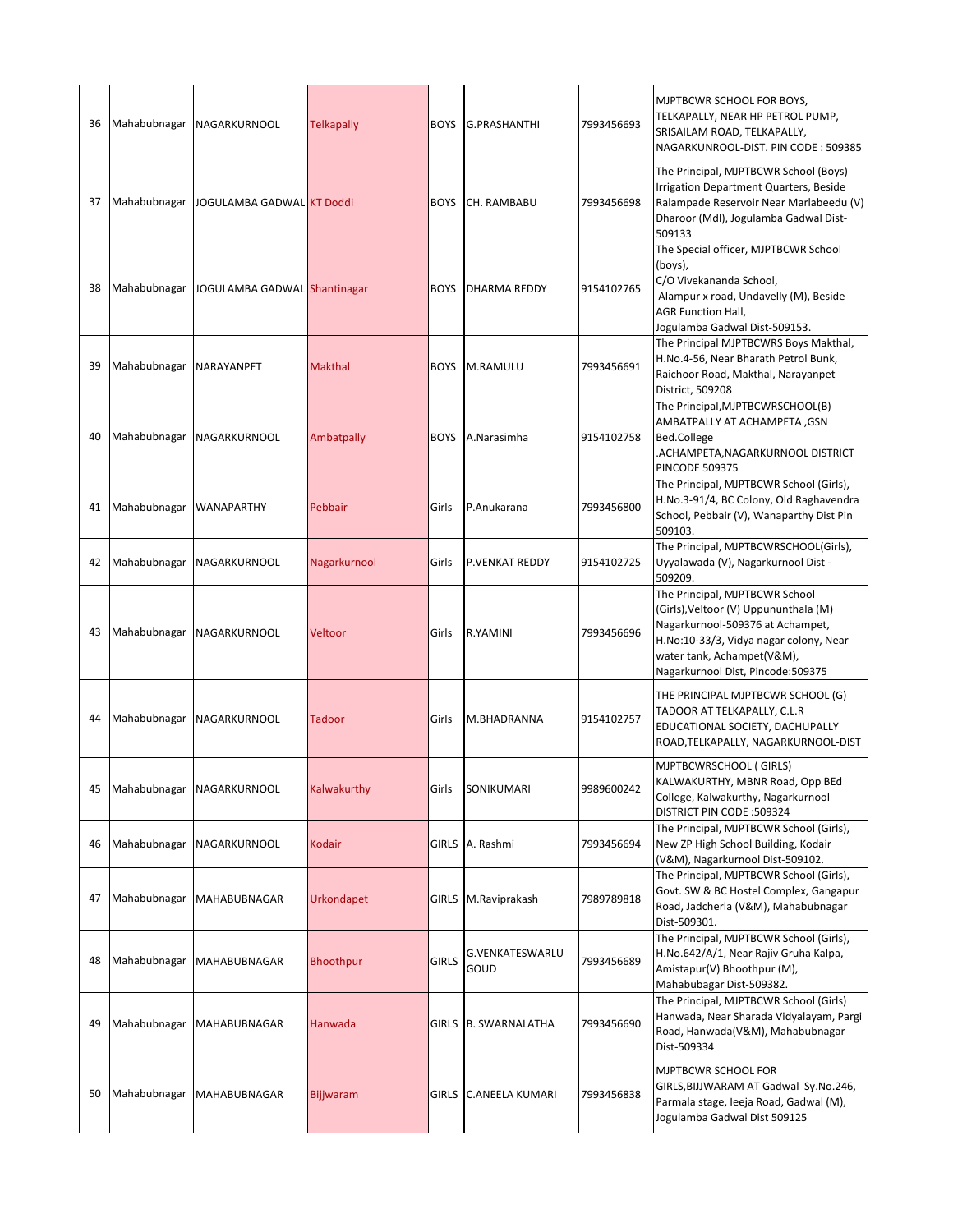| 51 | Mahabubnagar      | JOGULAMBA GADWAL Pullur |                       | <b>GIRLS</b> | M. DEVANANDAM                         | 7993456697                 | MJPTBCWR SCHOOL FOR GIRLS, PULLUR<br>(V), UNDAVELLY (M), JOGULAMBA<br>GADWAL DISTRICT. PIN - 509153.                                                  |
|----|-------------------|-------------------------|-----------------------|--------------|---------------------------------------|----------------------------|-------------------------------------------------------------------------------------------------------------------------------------------------------|
| 52 | Mahabubnagar      | Narayanpet              | <b>Narwa</b>          | GIRLS        | K.V SUGUNA SRI                        | 9154102760                 | MJPTBCWRS GIRLS NARWA @MAKTHAL,SS<br>FUNCTIONAL HALL, NEAR CHURCH<br>YELLAMAKUNTA, MAKTHAL, NARAYANPET<br>DISTRICT PIN CODE :509208                   |
| 53 | Mahabubnagar      | Narayanpet              | Kotakonda             | <b>GIRLS</b> | M.Navaneetha                          | 7993456800                 | MJPTBCWRS GIRLS KOTAKONDA ,Beside<br>MPDO Office, Ambedkar Chowrastha, opp:<br>MLA Camp Office , Narayanpet (M & Dist).<br>Pin 509210.                |
| 54 | Mahabubnagar      | Mahabubnagar            | Nawabpet              | Boys         | S. Lingam                             | 9949217895                 | Aloor Road, Beside Srinivasa ITI, Badepally,<br>Jadcherla, Mahabubnagar Dist.                                                                         |
| 55 | Mahabubnagar      | Mahabubnagar            | Manyamkonda           | Boys         | S. Srijana                            | 9154102763                 | Rumandla Ramachandraiah Bhavan,<br>Raichur Road, Dharmapur, Mahabubnagar<br>Dist.                                                                     |
| 56 | <b>RANGAREDDY</b> | <b>RANGAREDDY</b>       | <b>MAHESHWARAM</b>    | <b>BOYS</b>  | P. Prabhakar                          | 9010672876                 | The Principal, MJPTBCWR School (Boys),<br>Maheswaram X - Road (Gate), Via<br>Thukkuguda, Maheshwaram (M), Ranga<br>Reddy - 501359                     |
| 57 | <b>RANGAREDDY</b> | <b>RANGAREDDY</b>       | KESHAMPRT             | <b>BOYS</b>  | Subhankhan                            | 9492170805 /<br>7993456671 | The Principal, MJPTBCWR School, (Boys)<br>Vivekananda Institute Of Science &<br>Technology, Chatanpally (V), Shadnagar (M),<br>Rangareddy Dist-509216 |
| 58 | <b>RANGAREDDY</b> | <b>RANGAREDDY</b>       | <b>MIYAPUR</b>        | <b>BOYS</b>  | <b>B.Srinivas Goud</b>                | 9553858992                 | Priyadarshini Inst. Of Science & Technology,<br>chinna kanjarla (V), Patancheru (M),<br>Sangareddy Dist 502319                                        |
| 59 | <b>RANGAREDDY</b> | RANGAREDDY              | <b>TALAKONDAPALLY</b> | <b>BOYS</b>  | Rajeshwari                            | 9492946446                 | The Principal, MJPTBCWR School, (Boys),<br>J.J.Engineering College, Maheshwaram,<br>Rangareddy Dist 509216                                            |
| 60 | <b>RANGAREDDY</b> | <b>RANGAREDDY</b>       | <b>RAJENDRA NAGAR</b> | <b>BOYS</b>  | Rajeshwari                            | 9492946446                 | The Principal, MJPTBCWR School, (Boys),<br>J.J.Engineering College, Maheshwaram,<br>Rangareddy Dist 509216                                            |
| 61 | <b>RANGAREDDY</b> | <b>RANGAREDDY</b>       | <b>NAWABPET</b>       | <b>BOYS</b>  | Venkatrao                             | 9441188669                 | The Principal, MJPTBCWRS (Boys), Bandari<br>Srinivas Engineering College, Gollapally (V),<br>Chevella (M), Ranga Reddy Dist-501503                    |
| 62 | <b>RANGAREDDY</b> | <b>RANGAREDDY</b>       | <b>LB NAGAR</b>       | <b>BOYS</b>  | Francis                               | 6304999285                 | The Principal, MJPTBCWR School (Boys),<br>H.No.3-287, PSR Infrastructures,<br>Batasingaram (V), Abdullapurmet (M), Ranga<br>Reddy Dist. 501512        |
| 63 | <b>RANGAREDDY</b> | <b>RANGAREDDY</b>       | <b>MAHESHWARAM</b>    | <b>GIRLS</b> | Malleshwari                           | 9493484946                 | The Principal, MJPTBCWR School (Girls),<br>Vijaya Krishna Engineering College,<br>Palmakula (V), Shamshabad (M), Rangareddy<br>Dist-501359.           |
| 64 | <b>RANGAREDDY</b> | <b>RANGAREDDY</b>       | <b>RAJENDRA NAGAR</b> | <b>GIRLS</b> | Malleshwari                           | 9493484946                 | The Principal, MJPTBCWR School (Girls),<br>Vijaya Krishna Engineering College,<br>Palmakula (V), Shamshabad (M), Rangareddy<br>Dist-501359.           |
| 65 | <b>RANGAREDDY</b> | RANGAREDDY              | <b>IBRAHIMPATNAM</b>  | <b>GIRLS</b> | Rajamani                              | 7993456672                 | The Principal, MJPTBCWR School (Girls),<br>Suprabhath Engineering College Seheriguda,<br>Ibrahimpatnam, Ranga Reddy Dist. 501510                      |
| 66 | <b>RANGAREDDY</b> | RANGAREDDY              | <b>KADTHAL</b>        | <b>GIRLS</b> | Rajamani                              | 7993456672                 | The Principal, MJPTBCWR School (Girls),<br>Suprabhath Engineering College Seheriguda,<br>Ibrahimpatnam, Ranga Reddy Dist. 501510                      |
| 67 | <b>RANGAREDDY</b> | RANGAREDDY              | SHERLINGAMPALLY       |              | GIRLS Narsimha                        | 8106820393                 | The Principal, MJPTBCWR School (Girls),<br>Vijaya Krishna Engineering College,<br>Palmakula (V), Shamshabad (M), Rangareddy<br>Dist-501359.           |
| 68 | <b>RANGAREDDY</b> | RANGAREDDY              | MOGILIGIDDA           | <b>GIRLS</b> | Venkatramulu                          | 9440687697                 | Noor Engineering College, Amangal Road,<br>Shadnagar, Rangareddy Dist.509216                                                                          |
| 69 | <b>RANGAREDDY</b> | RANGAREDDY              | <b>MANCHAL</b>        | <b>BOYS</b>  | Sri Nagi Reddy, Spl<br>Officer        | 9440373906                 | BKBG Engg. College, Nomula Campus,<br>Manchal (M), Ibrahimpatnam.                                                                                     |
| 70 | <b>RANGAREDDY</b> | RANGAREDDY              | KANDUKUR              | <b>BOYS</b>  | Sri.B.Nagabhshana<br>Chary, Principal | 9182464661                 | Nishitha Engg College, Srisailam Highway,<br>Near International Airport, Hyderabad - 501<br>359.                                                      |
| 71 | <b>RANGAREDDY</b> | <b>RANGAREDDY</b>       | <b>LB NAGAR</b>       | <b>GIRLS</b> | Sri Janaki Ramulu,Spl<br>Officer      | 9441119680                 | H.NO.2-52/1,SURVEY NO.80A,SBH<br>COLONY, MUNAGANOOR(VILLAGE)<br>HAYATHNAGAR(MANDAL, Hyderabad,<br>Telangana 501511                                    |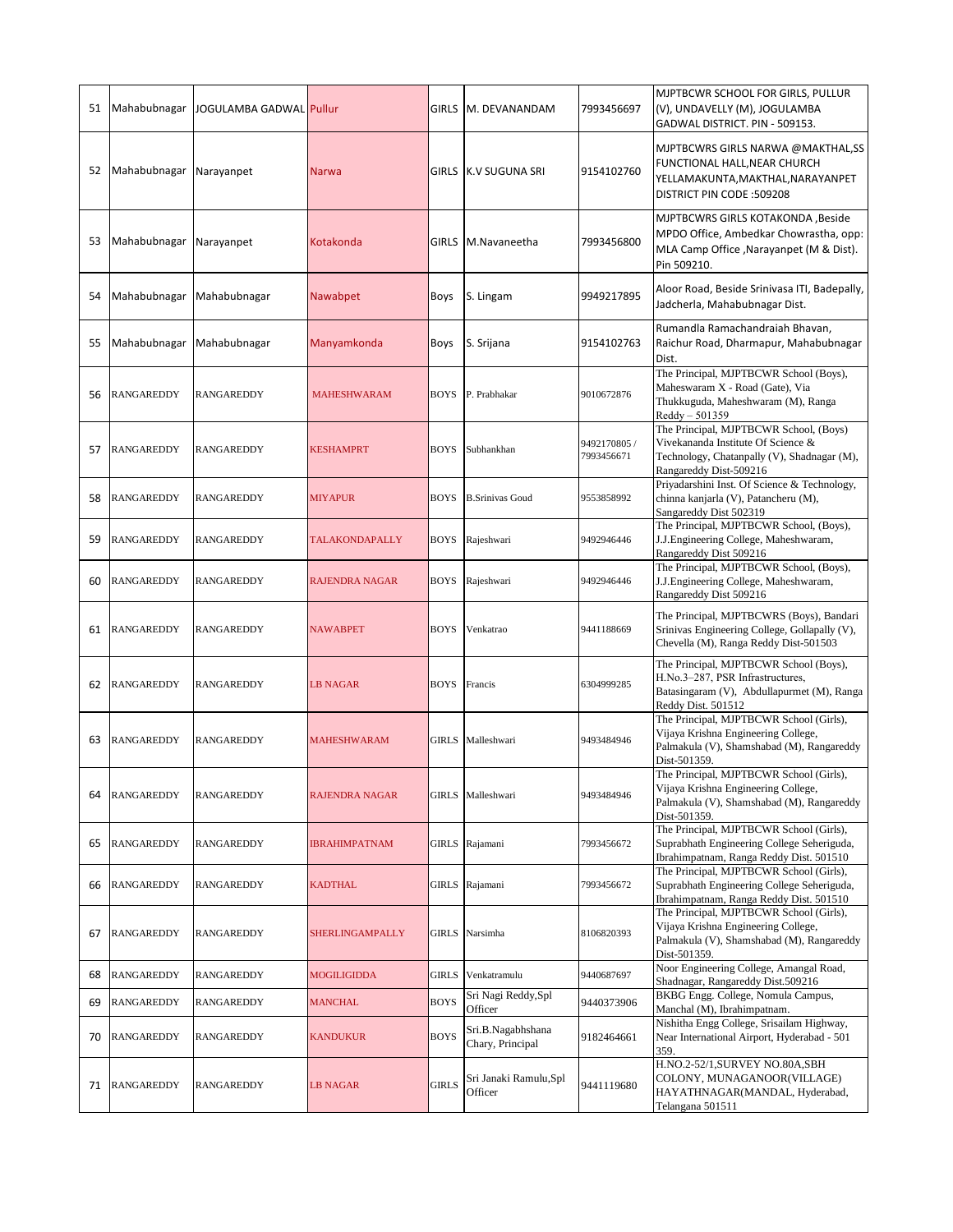| 72 | <b>RANGAREDDY</b> | MEDCHAL-<br><b>MALKAJGIRI</b> | MALKAJGIRI          | <b>BOYS</b>  | Shadanana Sarma      | 7993456674                 | The Principal, MJPTBCWR School (Boys),<br>H.No. 9-227, St.Augustine PG College<br>building, NTPC Power Grid Road, Ghanpur,<br>Ghatkesar (M), Medchal Dist-500088.                                     |
|----|-------------------|-------------------------------|---------------------|--------------|----------------------|----------------------------|-------------------------------------------------------------------------------------------------------------------------------------------------------------------------------------------------------|
| 73 | <b>RANGAREDDY</b> | MEDCHAL-<br>MALKAJGIRI        | KUKATPALLY          | <b>BOYS</b>  | Krishnaiah           | 9121107772                 | The Principal, MJPTBCWR SCHOOL BOYS<br>KUKATPALLY At Jyothishmathi college of<br>pharmacy, Thurkapally, Shamirpet, Medchal-<br>malkajgiri,500101                                                      |
| 74 | <b>RANGAREDDY</b> | MEDCHAL-<br>MALKAJGIRI        | <b>MEDCHAL</b>      | <b>BOYS</b>  | Narsaiah             | 9154102750                 | Tirumala Engg College, Bogaram (V), Keesara<br>(M), Medchal Dist Pin 501301.                                                                                                                          |
| 75 | <b>RANGAREDDY</b> | MEDCHAL-<br>MALKAJGIRI        | <b>OUTHBULLAPUR</b> | <b>BOYS</b>  | Narsaiah             | 9154102750                 | Tirumala Engg College, Bogaram (V), Keesara<br>(M), Medchal Dist Pin 501301.                                                                                                                          |
| 76 | <b>RANGAREDDY</b> | MEDCHAL-<br>MALKAJGIRI        | <b>UPPAL</b>        | <b>BOYS</b>  | Narsimha Reddy       | 9849559078                 | Sai Nandini High School, Boduppal, Medchal<br>Dist.- 500039                                                                                                                                           |
| 77 | <b>RANGAREDDY</b> | MEDCHAL-<br>MALKAJGIRI        | <b>UPPAL</b>        | <b>GIRLS</b> | M.Srinivas Rao       | 7993456673                 | The Principal, MJPTBCWR School (Girls),<br>H.No.4-34, Murthy Institute of Technology &<br>Science, Ankireddypally X Roads,<br>Ankireddypally (V), Keesara (M), Medchal<br>Malkajgiri District-501301. |
| 78 | <b>RANGAREDDY</b> | MEDCHAL-<br>MALKAJGIRI        | QUTHBULLAPUR        |              | GIRLS M.Srinivas Rao | 7993456673                 | The Principal, MJPTBCWR School (Girls),<br>H.No.4-34, Murthy Institute of Technology &<br>Science, Ankireddypally X Roads,<br>Ankireddypally (V), Keesara (M), Medchal<br>Malkajgiri District-501301. |
| 79 | <b>RANGAREDDY</b> | MEDCHAL-<br><b>MALKAJGIRI</b> | GHATKESAR           | <b>GIRLS</b> | T.Jyothi             | 8978906531                 | The Principal, MJPTBCWR School<br>(Girls), Vivekananda Engineering College,<br>Bogaram (V), Keesara (M), Medchal Dist -<br>501301.                                                                    |
| 80 | <b>RANGAREDDY</b> | MEDCHAL-<br><b>MALKAJGIRI</b> | <b>MALKAJGIRI</b>   | GIRLS        | T.Jyothi             | 8978906531                 | The Principal, MJPTBCWR School<br>(Girls), Vivekananda Engineering College,<br>Bogaram (V), Keesara (M), Medchal Dist -<br>501301.                                                                    |
| 81 | <b>RANGAREDDY</b> | MEDCHAL-<br>MALKAJGIRI        | KUKKATPALLY         | GIRLS        | P. Sudhakar          | 9010401948                 | The Principal, MJPTBCWR School (Girls),<br>Hasvitha Pharmacy College, Adj, to Medchal<br>Collectorate Complex, Keesara (M), Medchal<br>Dist.501301                                                    |
| 82 | <b>RANGAREDDY</b> | VIKARABAD                     | KODANGAL            | <b>BOYS</b>  | Shankar Babu         | 9.17703E+11                | The Principal, MJPTBCWR School (Boys),<br>Beside Yellamma Temple, Hyderabad Road,<br>Kodangal, Vikarabad District-509338                                                                              |
| 83 | <b>RANGAREDDY</b> | VIKARABAD                     | VIKARABAD           | <b>BOYS</b>  | Prakash Koyalkar     | 9440599863                 | The Principal, MJPTBCWR School (Boys),<br>Shaik Abdul Rahman Abdus Samad Welfare<br>Educational Society, Mambapur (V), Peddemul<br>(M), Vikarabad Dist.                                               |
| 84 | <b>RANGAREDDY</b> | <b>VIKARABAD</b>              | YALAL               | <b>BOYS</b>  | Swapna               | 9701506695                 | The Principal, MJPTBCWR School (Boys),<br>Old Shalivahana College, Beside Hari Hara<br>Township, Hyderabad Raod, Tandur town,<br>Vikarabad Dist-501141.                                               |
| 85 | <b>RANGAREDDY</b> | VIKARABAD                     | <b>PARIGI</b>       | BOYS         | Rashmitha            | 9989393943                 | Shantineketan High School, Teacher's Colony,<br>Pargi, Vikarabad Dist 501101.                                                                                                                         |
| 86 | <b>RANGAREDDY</b> | <b>VIKARABAD</b>              | <b>PARIGI</b>       | GIRLS        | Snehalatha           | 9948353998                 | The Principal, MJPTBCWR School (Girls),<br>H.No.10-118 and H.No.10-119 Koppula<br>Ananta Reddy Nagar, Pargi, Vikarabad Dist-<br>501501.                                                               |
| 87 | <b>RANGAREDDY</b> | VIKARABAD                     | <b>BURANPUR</b>     | GIRLS        | <b>B.Anitha</b>      | 9110799392                 | The Principal, MJPTBCWR School (Girls),<br>Sagar Institute of Science & Technology,<br>Urella (V), Chevella (M), Rangareddy Dist.-<br>501501                                                          |
| 88 | <b>RANGAREDDY</b> | <b>VIKARABAD</b>              | <b>SHABAD</b>       | GIRLS        | <b>B.Anitha</b>      | 9110799392                 | The Principal, MJPTBCWR School (Girls),<br>Sagar Institute of Science & Technology,<br>Urella (V), Chevella (M), Rangareddy Dist.-<br>501501                                                          |
| 89 | <b>RANGAREDDY</b> | VIKARABAD                     | <b>BASHEERABAD</b>  | GIRLS        | Pandaraiah           | 9989884070                 | Sy.No.83, Near Tulsidas DIET College,<br>Chengethpur, Tandur (M), Vikarabad Dist<br>501141.                                                                                                           |
| 90 | <b>RANGAREDDY</b> | VIKARABAD                     | KERELLY             | GIRLS        | Venkatramulu         | 9440687697                 | Noor Engineering College, Amangal Road,<br>Shadnagar, Rangareddy Dist.509216                                                                                                                          |
| 91 | <b>RANGAREDDY</b> | <b>VIKARABAD</b>              | <b>DOULTHABAD</b>   | <b>BOYS</b>  | Subhankhan           | 9492170805 /<br>7993456671 | The Principal, MJPTBCWR School, (Boys)<br>Vivekananda Institute Of Science &<br>Technology, Chatanpally (V), Shadnagar (M),<br>Rangareddy Dist-509216                                                 |
| 92 | Nizamabad         | NIZAMABAD                     | <b>MORTHAD</b>      | <b>BOYS</b>  | P.SRIKAR             | 8500210346                 | Vill-Morthad Mdl-Morthad Dist-<br>Nizamabad<br>Near grampanchayathi H.NO-1-40<br><b>PINCODE-503225</b>                                                                                                |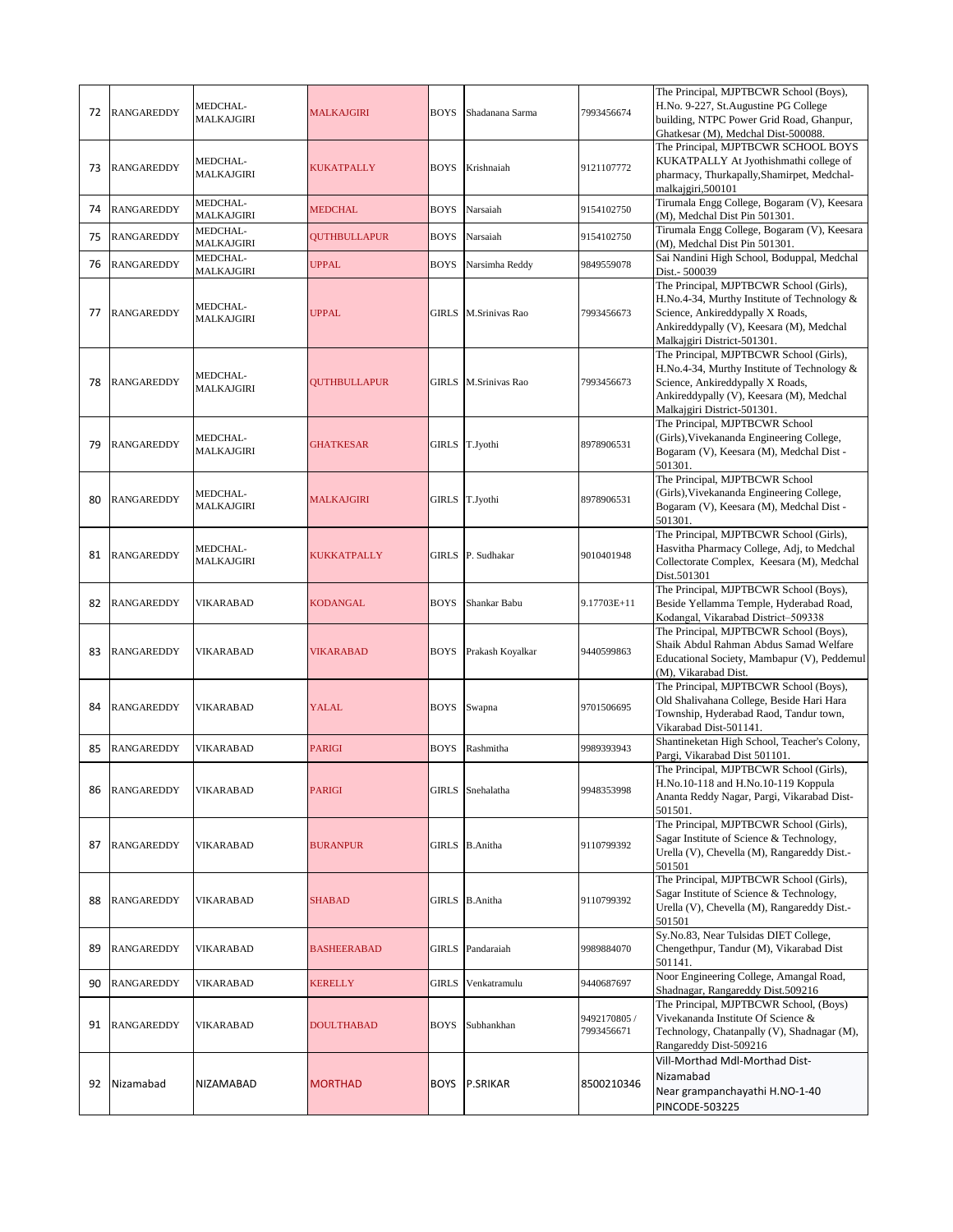| 93  | Nizamabad    | NIZAMABAD        | Chimanpally        | Girls        | M.Halli                         | 9110501676 | 2-117/87, MJPTBCWR SCHOOL (GIRLS),<br>Chimanpally (V), Sirikonda(M), Nizamabad<br>Dist.                                                                                 |
|-----|--------------|------------------|--------------------|--------------|---------------------------------|------------|-------------------------------------------------------------------------------------------------------------------------------------------------------------------------|
| 94  | Nizamabad    | NIZAMABAD        | YEDAPALLY          | <b>BOYS</b>  | M BALA GANGADHAR F9441154154    |            | H.NO.1-3-321/A, OLD VIJAYA SAI DEGREE<br>COLLEGE BUILDING, RTC COLONY, AZAM<br>GUNJ, BODHAN503185                                                                       |
| 95  | Nizamabad    | NIZAMABAD.       | <b>NOOTHPALLY</b>  | <b>BOYS</b>  | Dr. M. SUNITHA                  | 8639414025 | Vill:Noothpally, mdl:Nandipet,<br>NOOTHPALLY. Comman, Near ZPHS<br>SCHOOL, Pin Code: 503212                                                                             |
| 96  | Nizamabad    | <b>NIZAMABAD</b> | <b>BALKONDA</b>    | GIRLS        | D. Hymavathi Devi               | 9963728315 | H.No:1201/3, Near Telangana Function<br>Hall, Balkonda, Nizamabad. Pin<br>Code: 503217                                                                                  |
| 97  | Nizamabad    | <b>NIZAMABAD</b> | Nizamabad Urban    | <b>BOYS</b>  | Dr.Y Ravikumar                  | 9154102682 | H.No: 6-112/48, Venkateshwara colony,<br>Hyderabad Road, Dharmaram (B) 503230                                                                                           |
| 98  | Nizamabad    | Nizamabad        | Kanjar             | Boys         | P. Vasanth reddy                | 6281901446 | Mjptbcwr School Boys at kanjar, Mugpal<br>Mandal dist Nizamabad pincode : 503175                                                                                        |
| 99  | Nizamabad    | <b>NIZAMABAD</b> | <b>RAMPUR</b>      | <b>BOYS</b>  | S.KISHAN                        | 9154102683 | <b>MJPTBCWR School Boys Rampur</b><br>Vill:Rampur<br>Mdl:Dichpally ,Dist:Nizamabad 503164 cell<br>:9154102683                                                           |
| 100 | Nizamabad    | Nizamabad        | NIZAMABAD URBAN    | GIRLS        | V.SANJEEVA REDDY                | 7780445900 | MJPTBCWRS SCHOOL GIRLS, Ganga<br>Pharmacy College/Ganga Educational<br>Society, H-no-5-79/4 Situated at<br>Dasnagar, (v)<br>Borgaon(k),(m)Makloor,NIZAMABAD -<br>503003 |
| 101 |              | NIZAMABAD        | Armoor             | <b>GIRLS</b> | C. CHINNAIAH                    | 9948159528 | H No: 1-18/14, Vidya Nagar Colony,<br>Armoor-Perkit, Dist: Nizamabad, PIN: 503<br>224                                                                                   |
| 102 | Nizamabad    | Nizamabad        | <b>VARNI</b>       | girls        | M.Madhavi                       | 9440696597 | MJPTBCWR GIRLS SCHOOL VARNI near<br>ZPHS building old VARNI nizamabad district.<br>pin code:503216                                                                      |
| 103 | Nizamabad    | Kamareddy        | ERRAPAHAD          | <b>BOYS</b>  | L.JYOTHIRMAI                    | 7993456633 | H.No:2-90/4 Old Shubhodaya School<br>Behind Bus stand (V&M) Lingampet<br>Dist:Kamareddy PIN Code:503124                                                                 |
| 104 | Nizamabad    | Kamareddy        | <b>JANGAMPALLY</b> | Girls        | A. Manideepthi                  | 7993456634 | MJPTBCWR School(Girls), Jangampally,<br>Opp: Old Hanuman Mandir, 503012                                                                                                 |
| 105 | Nizamabad    | Kamareddy        | Yellareddy         | Girls        | K.Nandeeshwar sharm: 9154102691 |            | MJPTBCWR GIrls Yellareddy at Kupriyal<br>Kamareddy district pin code:-503145                                                                                            |
| 106 | Nizamabad    | Kamareddy        | Nizam Sagar        | BOYS         | K Bharath Bhushan               | 9154102690 | MJPTBCWRS(BOYS)BICHKUNDA VILLAGE<br>BICHKUNDA NEAR POST OFFICE<br>BICHKUNDA MANDAL BICHKUNDA DIST<br>SO3306: KAMAREDDY PIN                                              |
| 107 | Nizamabad    | Kamareddy        | <b>Birkur</b>      | Boys         | M.MAdhavi                       | 9440696597 | MJPTBCWRS (Boys) Birkur Near Indian<br>Petrol Bunk Mandal Birkur Dist Kamareddy-<br>503321                                                                              |
| 108 | Nizamabad    | Kamareddy        | Pitlam             | Girls        | Gulam Rabbani                   | 7893881083 | MJPTBCWRS(Girls) Pitlam Mandal Pitlam<br>Dist Kamareddy -503310                                                                                                         |
| 109 | Nizamabad    | <b>KAMAREDDY</b> | <b>BIBIPET</b>     | <b>BOYS</b>  | P.YADAGIRI REDDY                | 9154102689 | MJPTBCWRS(BOYS) BIBIPET, NEAR TO<br>INDIAN PETROL PUMP DUBBAKA MAIN<br>ROAD PIN NUM:503125,                                                                             |
|     | 110 Warangal | Hanamakonda      | Kamalapur          | <b>Boys</b>  | Venktarama                      | 9866559703 | MJPTBCWR Kamalapur (Boys), Near KBV<br>School, Huzurabad Main Road, Kamalapur<br>(V&M), Warangal Urban Dist.505102                                                      |
|     | 111 Warangal | Hanamakonda      | Kamalapur          | Girls        | Prapulladevi                    | 9550064323 | MJPTBCWR Kamalapur (Girls), Near KBV<br>School, Huzurabad Main Road, Kamalapur<br>(V&M), Warangal Urban Dist.505102                                                     |
|     | 112 Warangal | Hanamakonda      | Thimmapur          | Girls        | Saritha                         | 8978808436 | <b>MJPTBCWR School</b><br>Thimmapur(Girls)YELLAPUR, C/o JOHNSON<br>PHARMACY COLLEGE Yellapur (v),<br>HASANPARTHY (M), District: Warangal<br>Urban district PIN 506371   |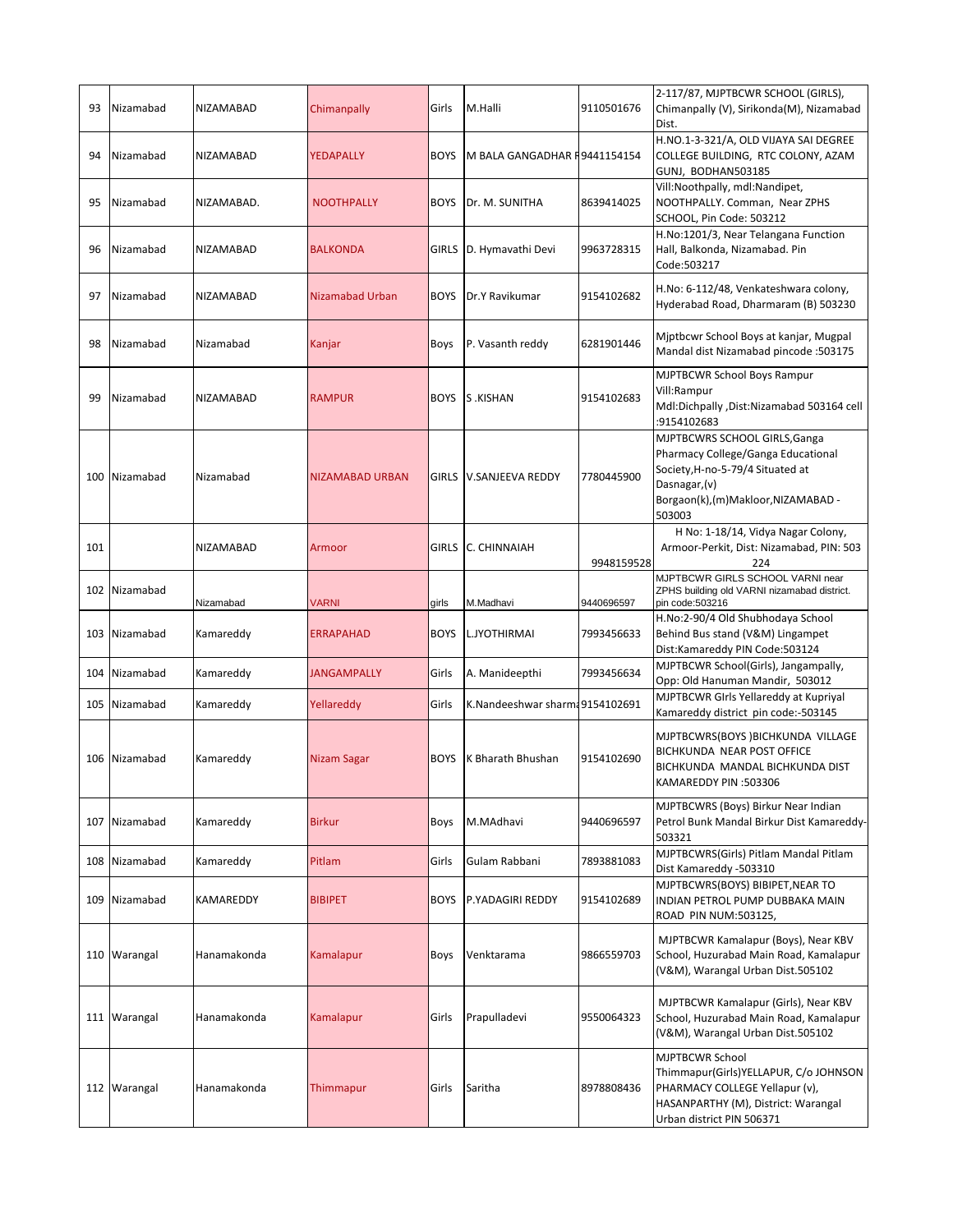|     | 113 Warangal | Warangal    | Warangal               | Girls       | AnjiReddy      | 8639019264 | MJPTBCWR School Warangal East (Girls),<br>H.No.17-5131-91/1, Urusu gutta,<br>Karembad, Behind Registration Office,<br>Khammam Bypass Road, Warangal Urban-<br>506001                 |
|-----|--------------|-------------|------------------------|-------------|----------------|------------|--------------------------------------------------------------------------------------------------------------------------------------------------------------------------------------|
|     | 114 Warangal | Hanamakonda | Hanamkonda             | Boys        | Venkataprasad  | 9989603070 | MJPTBCWR School Hanamkonda (Boys),<br>H.No. 3-193/1, Jayagiri (V), Hasanparthi<br>(M), Warangal Urban District-506371.                                                               |
| 115 | Warangal     | Hanamakonda | Inavole                | <b>Boys</b> | Rajendrachary  | 8374490927 | MJPTBCWR School Inavole (Boys), SRV<br>High school Uparpalli X Road Kathriyala<br>(V) Wardhanapet (M) Warangal Rural<br>District. 506143                                             |
|     | 116 Warangal | Warangal    | Khilawarangal          | Boys        | Laxmaiah       | 9154102623 | MJPTBCWR School Khilawarangal (Boys)<br>MAMNOOR C/o PATHFINDER School,<br>Mamnoor (v), Khilawarangal (M),<br>Warangal Urban district 506166                                          |
|     | 117 Warangal | Hanamakonda | Khazipet               | Girls       | Somayajulu     | 9154102622 | MJPTBCWR School Warangal West<br>(Girls)SOMIDI, C/o ZPSS Kazipet, Somidi<br>(V), Kazipet (M) Warangal Urban Dist                                                                     |
|     | 118 Warangal | Hanamakonda | Wardhanapet            | Girls       | Babu           | 9849209025 | MJPTBCWR School Wardhanapet<br>(G)YELLAPUR, C/o JOHNSON PHARMACY<br>COLLEGE Yellapur (v), HASANPARTHY (M),<br>District: Warangal Urban district PIN<br>506371                        |
| 119 | Warangal     | Hanamakonda | Shayampet              | Boys        | Rajkumar       | 9849154432 | MJPTBCWR School (Boys) Shayampet<br>(V&M), Warangal Rural District - 506319                                                                                                          |
| 120 | Warangal     | Hanamakonda | Peddapur               | Girls       | Stella         | 7993456819 | MJPTBCWR School Peddapur(Girls),<br>Warangal Institute of Technology &<br>Science, Gudeppad X Road, Atmakur (M),<br>Warangal Rural-506342                                            |
|     | 121 Warangal | Warangal    | Nekkonda               | Girls       | Rajendraprasad | 7989620336 | MJPTBCWRS (G) NEKKONDA LOCATED AT<br>AINAPALLY, KHANAPUR (M),<br>WARANGAL(D), PINCODE:-506134,<br>LANDMARK:VIJETHA ITI                                                               |
|     | 122 Warangal | Warangal    | Sangem                 | Boys        | Yadagiri       | 9866559707 | <b>MJPTBCWR School Sangem</b><br>(Boys)Opposite: RTC DEPOT, Parakal (V),<br>Parakal (M), Warangal Rural District                                                                     |
|     | 123 Warangal | Warangal    | <b>Nallabelli</b>      | Boys        | Devendar       | 9885707640 | MJPTBCWR School Nallabelli<br>(Boys) GIRNIBAVI C/o Sri Chaitanya<br>Gurukula vidyalam Girnibavi (V),<br>Duggondi (M), Warangal Rural District PIN<br>506331                          |
|     | 124 Warangal | Jangaon     | <b>Bachannapet</b>     | Girls       | Anitha         | 7993456814 | MJPTBCWR School Bachannapet (Girls),<br>H.No.13-86, VBIT Campus, Pembarthi (V),<br>Jangaon District506201.                                                                           |
|     | 125 Warangal | Jangaon     | <b>Station Ghanpur</b> | Boys        | Mallaiah       | 7993456813 | MJPTBCWR School St Ghanpur (Boys),<br>H.No.16-33, St.Augustin Hostel,<br>Karunapuram (V), Dharmasagar (M),<br>Warangal (Urban) 506151                                                |
|     | 126 Warangal | Jangaon     | <b>Bachannapet</b>     | Boys        | Rajesh         | 9494746161 | MJPTBCWR School Bachannapet (Boys),<br>Govt.BC integrated Hostel, govt.jr college<br>line, Near Mini stadium, Peddamori,<br>Dharmakancha, Jangaon mandal, jangaon<br>district 506167 |
| 127 | Warangal     | Jangaon     | Rahgunathapalli        | Girls       | Gurubrahmam    | 9154102640 | MJPTBCW School Raghunathapalli (Girls)<br>JMJ Degree & PG College<br>karunapuram, peddapendyal<br>Jangaon Dist. 506144                                                               |
|     | 128 Warangal | Mahabubabd  | Gummadur               | Boys        | Anitha         | 7993456820 | MJPTBCW Residential Boys School & Jr<br>College, Gummudur, Mahabubabad, (Locate<br>d at Old Kerala Public<br>School, Pathipaka, Razalpet<br>Road, Mahabubabad) PIN: 506101.          |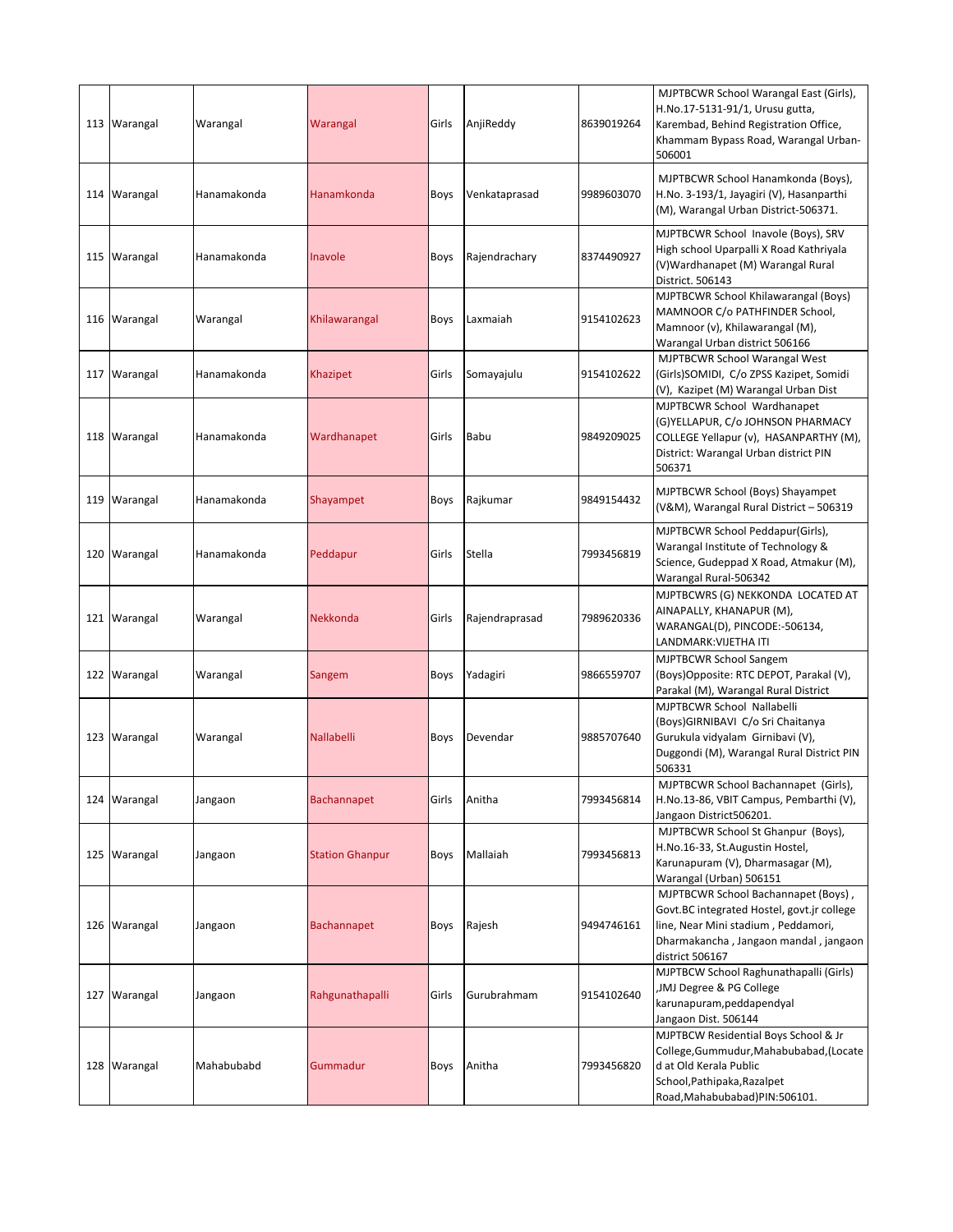|     | 129 Warangal   | Mahabubabd         | Peddavangara               | Boys         | Ravindar                                  | 7993456821               | MJPTBCWR School Peddavangara (Boys),<br>Kakatiya Degree College & Vagdevi Jr<br>College, Narsampet, Thorror (V&M),<br>Mahabubabad Dist-506317.                                        |
|-----|----------------|--------------------|----------------------------|--------------|-------------------------------------------|--------------------------|---------------------------------------------------------------------------------------------------------------------------------------------------------------------------------------|
|     | 130   Warangal | Mahabubabd         | Maripeda                   | Girls        | Ramsingh                                  | 7993456822               | MJPTBCWR School Maripeda (Girls), H<br>No.5-9119, Near BSNL Towers, Maripeda<br>(V&M), Mahabubabad Dist-506315                                                                        |
|     | 131 Warangal   | Mahabubabd         | Gummadur                   | Girls        | Eshwar kumar                              | 9849684188               | MJPTBCWR School GUDUR (Girls) C/o Sri<br>Nidhi e-Tecno school,Gudur (V), Gudur<br>(M), Mahabubabad Dist 506134                                                                        |
|     | 132 Warangal   | Mahabubabd         | Danthalapalli              | Boys         | Mallaiah                                  | 9154102631               | MJPTBCWR School DANTHALAPALLI(Boys)<br>C/O Bharathi Concept School,<br>Danthalapalli (V), Danthalapalli (M),<br>Mahabubabad Dist.                                                     |
| 133 | Warangal       | Jangaon            | Mondrai                    | Girls        | Sandhyarani                               | 9177958295               | MJPTBCWR School MONDRAI (Girls) C/o<br>Bhavani Residential School Mondrai (V),<br>Kodakandla (M), Janagaon Dist. 506302                                                               |
|     | 134 Warangal   | J.S.K Bhupalapalli | Gandhinagar                | Girls        | Asirvadham                                | 799362595                | MJPTBCWR School Gandhinagar (Girls),<br>H.No.62/1, 62/2, Opp: Kotancha Temple<br>Arch., Bharathi High School, Lingala X<br>Road (V) Regond (M) Jayashankar<br>Bhupalapalle Dist506348 |
|     | 135 Warangal   | J.S.K Bhupalapalli | Mogullapalli<br>Venkatapur | Boys         | Shilaramani                               | 9849801004               | MJPTBCWR School Mogullapali (B) Near by<br>Girls Hostel Mogullapalli, Chityal main<br>Road Mogullapalli (M) J.S.K Bhupalapalli<br>District 506366                                     |
|     | 136 Warangal   | J.S.K Bhupalapalli | <b>Bhupalapalli</b>        | <b>Boys</b>  | Venkateshwarlu                            | 9154102635               | MJPTBCWR School REGONDA(Boys) C/o<br>Victory High School Regonda (V&M),<br>Jayashanker Bhupalapply Dist.                                                                              |
|     | 137 Warangal   | Mulugu             | Pakala (Kothaguda)         | Girls        | Sudhakar Reddy                            | 9989991703               | MJPTBCWR School PAIDIPALLI(Girls) C/o<br>ORUGALLU SCHOOLS Campus, Paidipalli<br>(V), Arepalli (Post), Hanmakonda (M),<br>Warangal Urban Dist 506006                                   |
| 138 | Karimnagar     | KARIMNAGAR         | <b>LMD COLONY</b>          | <b>GIRLS</b> | <b>B.SEETHARAMAIAH</b><br>V.RAGHAVA REDDY | 8790782741<br>9182814014 | LMD COLONY, THIMMAPUR, KARIMNAGAR<br>505527                                                                                                                                           |
| 139 | Karimnagar     | KARIMNAGAR         | <b>MANAKONDURU</b>         | <b>GIRLS</b> | CH.KRISHNA MOHAN<br><b>RAO</b>            | 9154102653<br>9948223255 | H.NO: 8-82/14/1, VILL: GUNDLAPALLY,<br>MDL: GANNERUVARAM, DIST:<br><u>KARIMNAGAR, PIN CODE: 505530.</u>                                                                               |
| 140 | Karimnagar     | KARIMNAGAR         | KARIMNAGAR TOWN            | Girls        | KATTA VENUGOPAL                           | 7993456641               | MJPTBCWRS GIRLS KARIMNAGAR TOWN<br>H.NO:6-6-185, SHARMA NAGAR,<br>KARIMNAGAR 505001                                                                                                   |
|     | 141 Karimnagar | KARIMNAGAR         | <b>GANGADHARA</b>          |              | GIRLS V SOUJANYA                          | 7993456639               | MADHURANAGAR,<br>GANGADHARA, KARIMNAGAR<br>PINCODE:505445                                                                                                                             |
|     | 142 Karimnagar | KARIMNAGAR         | HUZURUBAD                  |              | GIRLS V. MEENAKSHI                        | 7993456640               | Govt. Degree college kc camp huzurabad<br>pin code:505498                                                                                                                             |
|     | 143 Karimnagar | JAGTIAL            | LAXMIPUR                   | Girls        | M. Kanthaiah                              | 9154102665               | H- no:12-81/1, Holi Trinity modal<br>school, vill: Laxmipur, MDI: Jagtial, Dist:<br>Jagtial,pin:505529                                                                                |
| 144 | Karimnagar     | JAGTIAL            | PEGADAPALLY                | Girls        | A PADMA                                   | 9703206789               | KVS MANSON ,1-3-159, KRISHNA NAGAR<br>JAGTIAL, PINCODE:505327                                                                                                                         |
|     | 145 Karimnagar | <b>JAGTIAL</b>     | CHITHAPURMETLA             | Girls        | K. Anandam                                | 9441717954               | H-NO 2-150 Near HP Petrol Pump, Mdl:<br>Metpally, Dist: Jagtial, Pincode 505325                                                                                                       |
|     | 146 Karimnagar | Peddapally         | PEDDAPALLY                 | <b>GIRLS</b> | Ch. Susmitha                              | 9014466253               | H. no:4-2-145/5/A, sahasra educational<br>society , v:rangampally dist:peddapally<br>pincode:505172                                                                                   |
|     | 147 Karimnagar | Peddapally         | RAMGAUNDAM                 | GIRLS        | K.RAJITHA                                 | 7993456647               | H-NO 18-3-2/1/A Ganesh Nagar,<br>Godavarikhani, Peddapali Pincode 505209                                                                                                              |
|     | 148 Karimnagar | Peddapally         | GUNJPADUGU                 | GIRLS        | D.Vimala                                  | 7993456646               | old regional hospital, Rameshnagar,<br>Godavari khani, peddapalli. pin<br>code:505209                                                                                                 |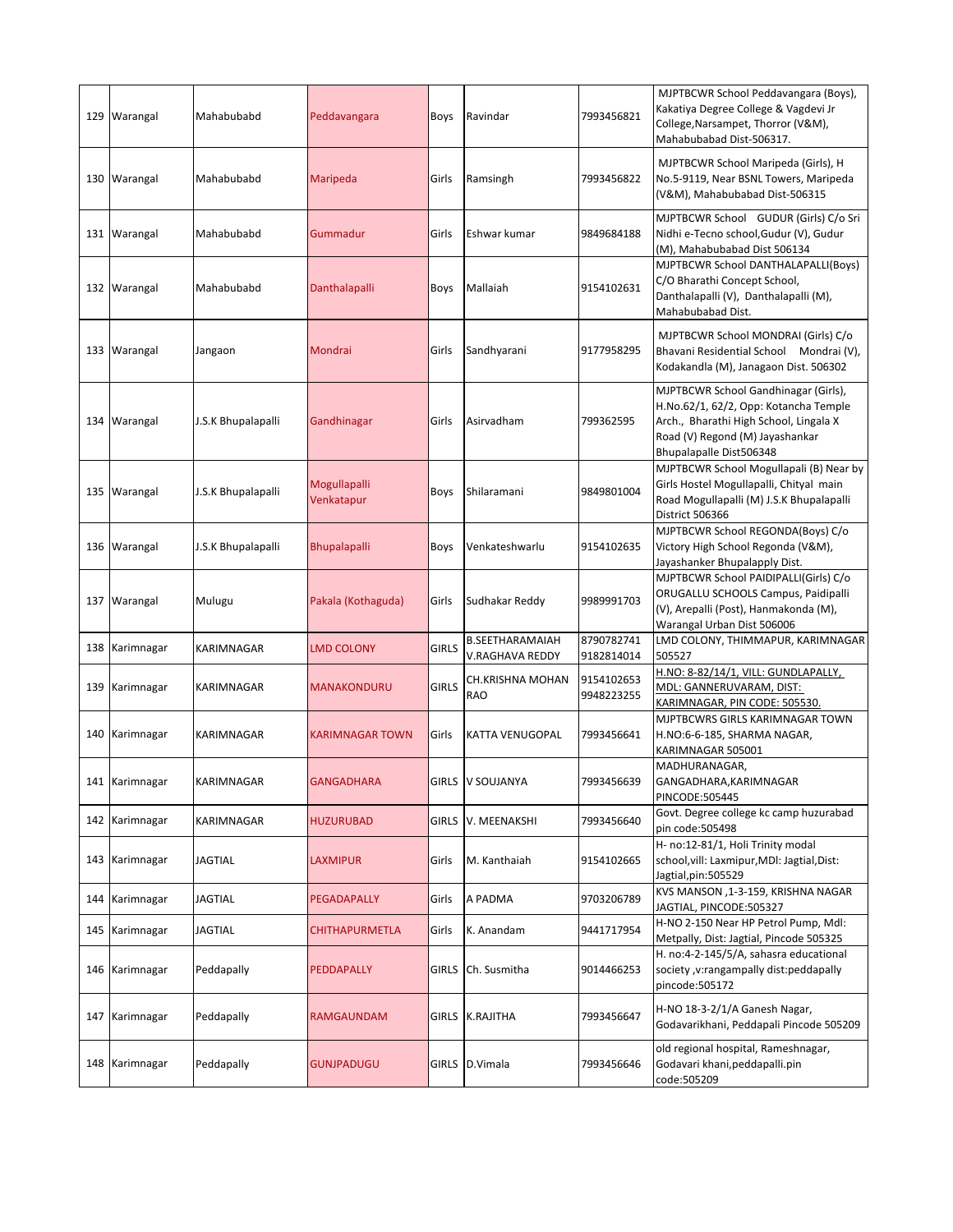| 149 | Karimnagar     | Rajanna sirisilla | <b>VEMULAWADA</b>       |             | GIRLS B SHYAMALA        | 7993456649 | H. no: 10-4-42/A & 10-4-42/B<br>Namalapochetti<br>building Balanagar cross, Near peddamma<br>temple, vemulawada                 |
|-----|----------------|-------------------|-------------------------|-------------|-------------------------|------------|---------------------------------------------------------------------------------------------------------------------------------|
|     | 150 Karimnagar | RAJANNASIRCILLA   | <b>SIRICILLA</b>        |             | GIRLS D.KRISHNAMURTHY   | 9154102643 | Vidyanagar thangallapally road behind<br>Padmanayaka<br>Functional Hall , Sircilla (HQ) Dist<br>Rajannasircilla Pincode: 505301 |
|     | 151 Karimnagar | KARIMNAGAR        | <b>HUSNABAD</b>         | Girls       | P.Vanaja                | 9154102649 | H-No 3-120/4 Husnabad hanamkonda<br>Road potharam(s) Dist: Siddipet pin<br>code:505467                                          |
|     | 152 Karimnagar | KARIMNAGAR        | <b>GANNERUVARAM</b>     | <b>BOYS</b> | M. MADHUSUDHAN          | 7993456637 | H. No: 4-24, beside Gangabhavani Temple,<br>Ramakrishna colony, Thimmapur,<br>Karimnagar Pincode: 505481                        |
| 153 | Karimnagar     | KARIMNAGAR        | <b>KOTHAPLLY</b>        | Boys        | B. RAJAMOULI (SO)       | 9154102652 | H.no: 8-82/8/1/G. (formely VITS women's<br>Engineering College), (opp: Housing board<br>colony), Bypass road Karimnagar 505001  |
| 154 | Karimnagar     | <b>KARIMNAGAR</b> | <b>VEENAVANKA</b>       | <b>Boys</b> | K.NARSIMHAREDDY         | 9154102654 | BESIDE JANARDHAN REDDY B.Ed COLLEGE,<br>BORNAPALLY, HUZURABAD 505468                                                            |
|     | 155 Karimnagar | KARIMMAGAR        | <b>SAIDAPUR</b>         | <b>BOYS</b> | <b>RAVINDER THADURI</b> | 7993456638 | BESIDE JANARDHAN REDDY B.Ed COLLEGE,<br>BORNAPALLY, HUZURABAD 505468                                                            |
| 156 |                |                   | Lingampet               | <b>BOYS</b> | G.Rajaiah               |            | Konda Devaiah Building, Behind Ayyappa<br>9154102642 tmple, Thipparam, Vemulawada 505302                                        |
|     | 157 Karimnagar | Peddapally        | <b>SULTHANABAD</b>      | <b>BOYS</b> | K.RATHNAKAR             | 7993456645 | H.NO:1-1/1 VILLAGE : BHUPATHIPUR ,<br>MANDAL : SULTHANABAD , PEDDAPALLY<br>DISTRICT PIN 505186 BESIDE RAJEEV<br>RAHADARI        |
|     | 158 Karimnagar | Peddapali         | RAMAGUNADAM             | <b>BOYS</b> | <b>D.SRIKANTH</b>       | 9154102645 | 6-1-105/1/1 PRASHANT NAGAR,<br>GODAVARIKHANI PEDDAPALLI, 505209                                                                 |
| 159 | Karimnagar     | Peddapally        | <b>KATARAM</b>          | Boys        | T.Sarada/I/C            | 9154102647 | Village: VENKATAPUR Mandal: MANTHANI<br>Dist:Peddapally PIN:505184                                                              |
| 160 | Karimnagar     | <b>JAGTIAL</b>    | <b>SINGARAOPETA</b>     | <b>BOYS</b> | P.VENKATARAMANA         | 7993456643 | ALLIPUR, BESIDE RAITHU VEDIKA,<br>Singaraopet, Jagtial District.                                                                |
|     | 161 Karimnagar | <b>JAGTIAL</b>    | <b>STABAMPALLY</b>      | <b>BOYS</b> | <b>K.JAYASRI FAC</b>    | 7993456642 | R& R COLONY KOTILINGALA , VILLAGE<br>NEAR MRO OFFICE OPP:<br>VELGATOOR, JAGTIAL -505526 PIN CODE                                |
|     | 162 Karimnagar | <b>JAGITHYAL</b>  | <b>BEERPUR</b>          | BOYS        | <b>G.SANTHOSHINI</b>    | 9154102657 | 7-41,7-427-41,7-42,Ailapoor,Korutla,<br>Jagithyal<br>PINCODE:505330                                                             |
|     | 163 Karimnagar | KARIMNAGAR        | <b>BURUGUPALLY</b>      | Boys        | S.Shireesha.            | 9154102655 | 4-29/4, Rudraksha complex, Beside police<br>station, Gangadhara block<br>-505445                                                |
| 164 | Karimnagar     | Rajanna Sircilla  | <b>SIRCILLA</b>         | boys        | K.Srinath               | 7993456648 | opp: Bharath gas godown ippallapally x<br>road sircilla                                                                         |
| 165 | Karimnagar     | RAJANNASIRCILLA   | <b>VEMULAWDA</b>        | Boys        | G.Rajaiah               | 9154102642 | KONDA DEVAIAH Building, Behind Ayyappa<br>Temple, Thippapuram, Mdl.Vemulawada,<br>Rajanna Sircilla Dist. Pincode: 505302.       |
|     | 166 Adilabad   | ADILABAD          | <b>Adilabad</b>         | Girls       | M. ANJALI               | 9154902279 | KCB Garden Road, New Housing Board<br>colony, 2nd zone, Dubbaguda<br>Road, Adilabad                                             |
| 167 | Adilabad       | ADILABAD          | Jainath                 | Boys        | R.RANGANNA (SO)         | 7993456614 | Old Abyasa Gurukulam, Green valliy Mdl:<br>Mavala, Dist: Adilabad - 504001                                                      |
| 168 | Adilabad       | ADILABAD          | <b>Edulla Savargaon</b> | Girls       | P.Asumathi              | 7993456613 | MJPTBWR SCHOOL, GIRLS<br>EDULLASAVARGOAN NOW LOCATED AT<br>ANUKUNTA, H-NO-4-91, VASVI<br>BHAVANAMU.ADILABAD-DIST.               |
|     | 169 Adilabad   | ADILABAD          | Jainath                 | Girls       | M.ANJALI                | 9154102679 | H.No.2-1-195, Village: Mavala, Dist: Adilabad, F                                                                                |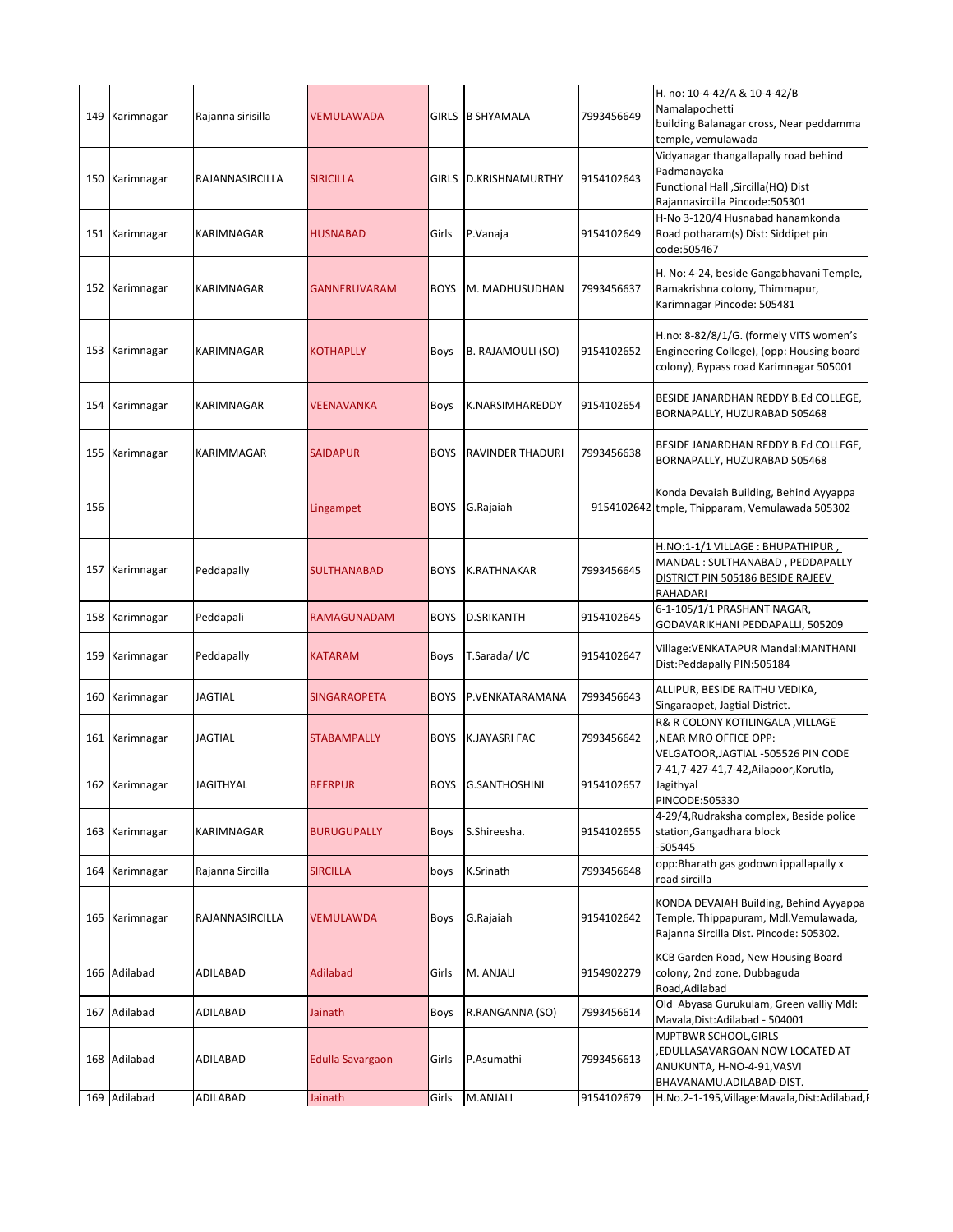|     | 170 Adilabad | ADILABAD          | <b>Narsapur</b>          | <b>Boys</b> | <b>VILAS KUMAR (SO)</b>  | 9866404712 | HO.NO.7-305 GUMMADI CHINNA<br>LINGAREDDY COMPLEX BESIDE TVS<br>SHOWROOM MNDL:ICHODA DIST<br><b>ADILABAD</b>                                                          |
|-----|--------------|-------------------|--------------------------|-------------|--------------------------|------------|----------------------------------------------------------------------------------------------------------------------------------------------------------------------|
|     | 171 Adilabad | <b>NIRMAL</b>     | Rachapur                 | Boys        | M.SANTOSH                | 7993456616 | LOCATED AT NIRMAL OLD KRISHNAVENI<br>TALENT SCHOOL OPP SAKERA ROAD SURYA<br>KUTEER, SOFINAGAR<br>VIL:KADTHAL;MDL:SOAN;D:NIRMAL<br>M.Santhosh Phone number 7993456616 |
|     | 172 Adilabad | <b>NIRMAL</b>     | Jamgaon, Kubeer          | Boys        | <b>B.NAGAMANI</b>        | 7993456617 | H.No.4-3-58/3/D RAHUL NAGAR BHAINSA<br>MDL BHAINSA District:NIRMAL PIN<br>CODE:504103                                                                                |
|     | 173 Adilabad | <b>NIRMAL</b>     | Khanapur                 | Girls       | G.SRUJANA                | 7330878972 | MJPTBCWR SCHOOL & Jr College Girls<br>Khanapur H.No 13-183/4 JK Nagar<br>Khanapur, Nirmal Dist Pin Code No-504203                                                    |
|     | 174 Adilabad | <b>NIRMAL</b>     | Sarangapur               | Girls       | N. Nanda kumar           | 8886944478 | opp. Divya nagar x Road, vinayak nagar,<br>Nirmal Dist:Nirmal Pincode: 504106                                                                                        |
|     | 175 Adilabad | <b>NIRMAL</b>     | Utnoor                   | Boys        | S.VISHWESHWAR            | 9154102667 | H.No.21-17/6 COLONY:SHANTHINAGAR<br><b>TOWN: KHANAPUR</b><br>MANDAL: KHANAPUR, District: NIRMAL PIN<br>CODE:504203                                                   |
|     | 176 Adilabad | <b>NIRMAL</b>     | Mudhole HQ               | Girls       | B.Jyothi                 | 9505194110 | H.No.1-35-5 Old Jagruthi Junior College, Vill<br>&Mdl:Mudhole,Nirmal Dist. Pin<br>Code: 504102                                                                       |
| 177 | Adilabad     | <b>ASIFABAD</b>   | Gannaaram,<br>Kagaznagar | Girls       | y.jayaprada              | 9059005910 | Opposite to MPDO Office Darigaon Road<br>Kagaznagar.Kumram Bheem Dist.<br>Pin-504296                                                                                 |
|     | 178 Adilabad | <b>ASIFABAD</b>   | <b>Asifabad Town</b>     | Boys        | G. Vijaya Jyothi         | 8074534308 | 6-46/1, Opp: Saibaba Temple, Rajampet,<br>Asifabad Town. 504293                                                                                                      |
| 179 | Adilabad     | ASIFABAD          | Chinnaraspalle           | Boys        | P.Ganesh Kumar           | 9492742922 | H.No:1-57/1,old Vishwa Shanti School Near<br>Petrol pump area , KAGHAZ NAGAR KB<br>Asifabad                                                                          |
|     | 180 Adilabad | <b>ASIFABAD</b>   | <b>Asifabad</b>          | Girls       | V.SRUJANA DEVI           | 9154102677 | H.NO:1-231/2, Babapur, Back side of<br>minarity school, Babapur, Asifabad, Pin<br>Code: 504293                                                                       |
|     | 181 Adilabad | MANCHERIAL        | Luxettipet               | Boys        | M. Gouthamkumar<br>Reddy | 9885629299 | vil.Modela, Luxettipet, Mancherial Dist,<br>504215:                                                                                                                  |
|     | 182 Adilabad | MANCHERIAL        | <b>Mandamarri</b>        | Girls       | S.MANJULA                | 7993456619 | Singareni Mahila Degree College,<br>Mandamarri, dist: mancherial,<br>Pin no-504231                                                                                   |
|     | 183 Adilabad | <b>MANCHERIAL</b> | <b>Bellampally Town</b>  | Girls       | <b>G.NIROSHA</b>         | 7993456618 | H.NO.8-1-6/1 SHAMSHARE NAGAR NEAR<br><b>BHAVITHA DEGREE COLLEGE,</b><br>BELLAMPALLY, DIST: MANCHERIAL, PIN -<br>504251                                               |
|     | 184 Adilabad | MANCHERIAL        | Mancherial               | Boys        | SERU SRIDHAR             | 9948989949 | VILL:NAMNOOR, GUDIPET, MO<br>HAZIPUR, MANCHERIAL-504207                                                                                                              |
| 185 | Adilabad     | <b>MANCHERIAL</b> | Chennur                  | Boys        | K.V.M Prakash Rao        | 9154102672 | HNO 9-111/1/1A, GERRE COLONY ASNAD<br>ROAD CHENNUR DIST MANCHERIAL,<br>TELANGANA-504201                                                                              |
| 186 | Adilabad     | MANCHERIAL        | Tandur                   | Boys        | A.SAGAR                  | 9154102670 | H.NO. 11-2/1, Beside HP Petrol Pump,<br>Main Road, Tandur-504272                                                                                                     |
|     | 187 Adilabad | MANCHERIAL        | Manchiryal (HQ)          | Girls       | B. Shankar lingam        | 9154102673 | H.No.1-4/2,Road No.1 Laxmi Nagar, Near<br>Laxmi Talkies Mancherial 504208                                                                                            |
|     | 188 KHAMMAM  | KHAMMAM           | <b>BONAKAL</b>           | <b>BOYS</b> | T. ANJALI                | 8008884214 | MJPTBCWR SCHOOL (BOYS), NSP OLD<br>CAMP COLONY, NEAR RAILWAY STATION,<br>BONAKAL, KHAMMAM Dist. Pin Code<br>:507204                                                  |
| 189 | KHAMMAM      | Khammam           | KUNCHAPARTHY             | <b>BOYS</b> | <b>S.SURYA RAO</b>       | 7993456826 | SREE RAMA ENGINEERING COLLEGE,<br>KUPPENAKUNTLA(V), PENUBALLI(M),<br>KHAMMAM DISTRICT. 507302                                                                        |
|     | 190 KHAMMAM  | Khammam           | Lankapally               | Girls       | G.Manjula                | 9154902275 | SREE RAMA ENGINEERING COLLEGE,<br>KUPPENAKUNTLA(V), PENUBALLI(M),<br>KHAMMAM DISTRICT. 507302                                                                        |
|     | 191 KHAMMAM  | KHAMMAM           | CHERUVUMADARAM           | GIRLS       | CH.VIDYADHARI            | 9985579404 | LOCATED AT SARADA ENGINEERING<br>COLLGE, RAGHUNADAPALEM, KHAMMAM.<br>PIN CODE:507002                                                                                 |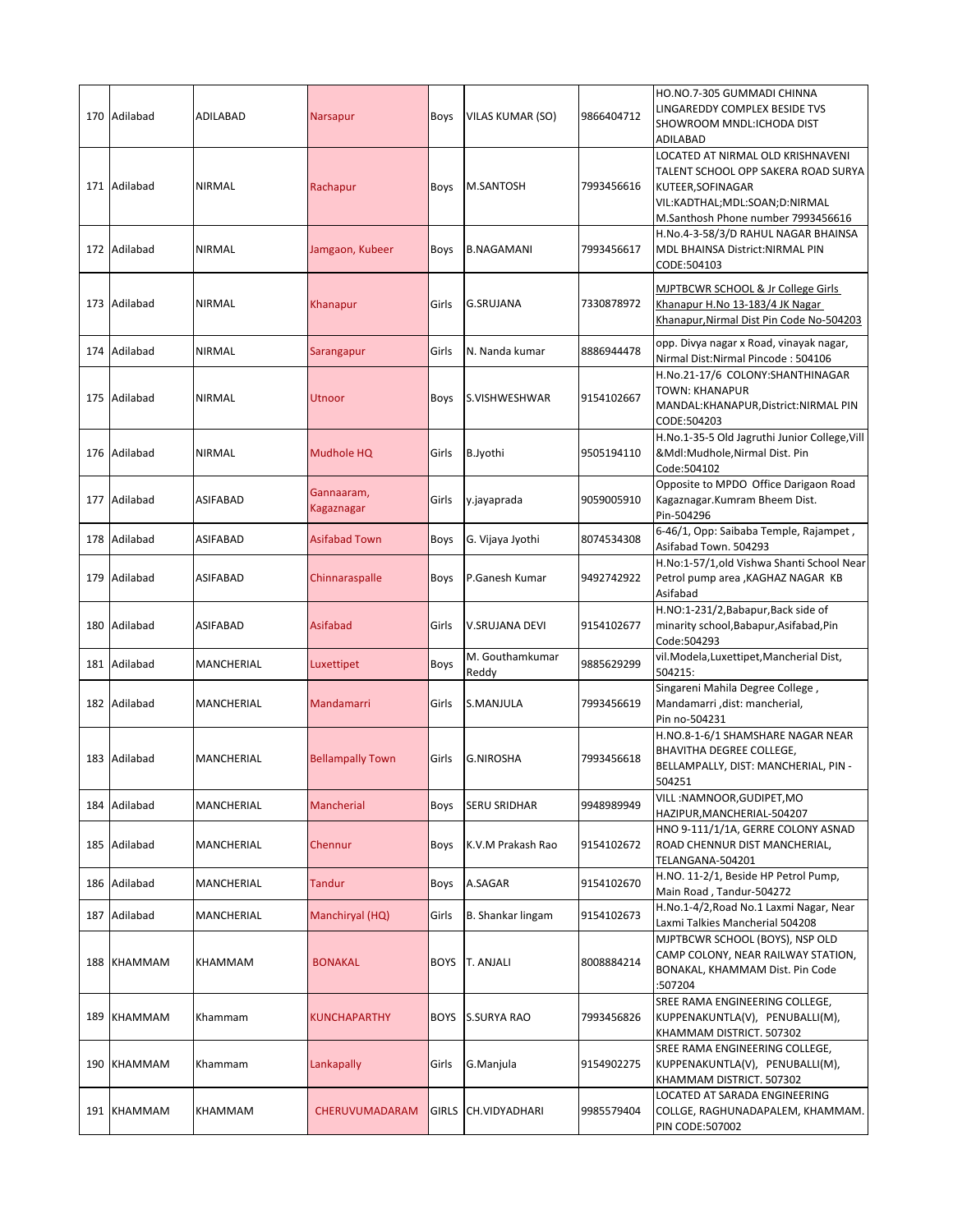|     | 192 KHAMMAM    | KHAMMAM          | <b>DANAVAIGUDEM</b>                     | <b>GIRLS</b> | <b>G.JYOTHI</b>                      | 7993456837                | <b>LOCATED AT SARADA ENGINEERING</b><br>COLLGE, RAGHUNADAPALEM, KHAMMAM.<br>PIN CODE:507002                                  |
|-----|----------------|------------------|-----------------------------------------|--------------|--------------------------------------|---------------------------|------------------------------------------------------------------------------------------------------------------------------|
|     | 193 KHAMMAM    | KHAMMAM          | <b>MOSALIMADUGU</b>                     | Girls        | ES. SUSHEELA                         | 7993456828                | NEAR ST.MARYS HIGH SCHOOL<br>REBBAVARAM WYRA MANDAL KHAMMAM<br>DIST PINCODE:507165                                           |
| 194 | <b>KHAMMAM</b> | KHAMMAM          | YERRUPALEM                              | <b>GIRLS</b> | MD.NASEEMA BEGUM                     | 7993456829<br>9908034686  | BHARGAVI EDUCATIONAL SOCIETY H.NO: 6-<br>63/2, CHERAKUMALLI VAARI<br>STREET, MADHIRA (V&MD) PINCODE:<br>507203               |
|     | 195 KHAMMAM    | <b>KHAMMAM</b>   | Kusumanchi                              | <b>BOYS</b>  | D.Prateep Kumar                      | 9849368476                | H.No: 3-108/A, Sri Harsha Towers,<br>Urlugonda Road, Nayakangudem,<br>Kusumanchi(M), Khammam(Dist)- 507157.                  |
|     | 196 KHAMMAM    | <b>KHAMMAM</b>   | RAGHUNADHAPALEM                         | <b>BOYS</b>  | P MALLAIAH                           | 9154102603                | S.N MURTHY POLYTECHNIC COLLEGE,<br>RAGHUNADHAPALEM, KHAMMAM-507002                                                           |
| 197 | KHAMMAM        | KHAMMAM          | Wyra                                    | <b>BOYS</b>  | P MALLAIAH                           | 9154102603                | S.N MURTHY POLYTECHNIC COLLEGE,<br>RAGHUNADHAPALEM, KHAMMAM-507002                                                           |
|     | 198 MADHIRA    | KHAMMAM          | <b>VANAMVARI</b><br><b>KRISHNAPURAM</b> | Boys         | <b>SHAIK YACOOB</b>                  | 9154102607<br>9652290603  | SUSHEELA COLLEGE OF EDUCATION,<br>KRISHNAPURAM- VILL, MADHIRA -<br>MANDAL,<br>KHAMMAM - 507203                               |
| 199 | <b>KHAMMAM</b> | KHAMMAM          | <b>SATHUPALLY</b>                       | <b>GIRLS</b> | <b>B.Sravani</b>                     | 9154102604                | Lankapally village, Penubally<br>mandal, Khammam District, 507302                                                            |
| 200 | KHAMMAM        | <b>BHADRADRI</b> | <b>CHUNCHUPALLY</b>                     | <b>BOYS</b>  | <b>BEULAH RANI.V</b>                 | 7993456833                | H.NO-7-118, VEPALAGADDA,<br>SUJATHANAGAR, BHADRADRI<br>KOTHAGUDEM DIST,507120                                                |
|     | 201 KHAMMAM    | <b>BHADRADRI</b> | <b>MANUGURU</b>                         | Boys         | P.Naveen Kumar                       | 7993456834                | H.No: 1-1-104, RAJIVGANDHI NAGAR,<br>MANUGURU, BHADRADRI DIST<br>Pin code:<br>507117                                         |
|     | 202 KHAMMAM    | <b>BHADRADRI</b> | TEKULAPALLY                             | <b>GIRLS</b> | P.SANJEEVA RAO                       | 7093567911                | DARE ENGINEERING COLLEGE,<br>SATYANARAYANA PURAM, KOTHURU,<br>KHAMMAM, 507003                                                |
|     | 203 KHAMMAM    | <b>BHADRADRI</b> | <b>DUMMUGUDEM</b>                       | GIRLS        | <b>V.RANGAIAH</b>                    | 9885512949                | MOTHER THERESA DEGREE<br>COLLEGE, ITDA ROAD, BHADRACHALAM<br>BHADRADRI KOTHAGUDEM DT.507111                                  |
|     | 204 KHAMMAM    | BHADRADRI        | Aswaraopeta                             | Girls        | K.Swapna(Principal)                  | 7993456832                | H.No. 4-18C Aswaraopeta Ring Road, Near<br>M.E.O Office Back side, Aswaraopeta<br>Bhadradri Kothagudem District. 507301      |
|     | 205 KHAMMAM    | <b>BHADRADRI</b> | <b>PALVANCHA</b>                        |              | GIRLS SMT.V.V.KRISHNAVENI 9154102611 |                           | H.NO.4-2.22/B,SCB NAGAR,RAMAVARAM<br>KOTHAGUDEM pin code:507118,                                                             |
|     | 206 KHAMMAM    | <b>BHADRADRI</b> | <b>PINAPAKA</b>                         | <b>GIRLS</b> | Smt.P.Revathi Devi                   | 9154102612                | H.No:8-1-75/1-6, VIJAYABHARATHI DEGREE<br><b>COLLEGE CAMPUS, TDP</b><br>CENTRE, MANUGURU, BHADRADRI DIST<br>Pin code: 507117 |
|     | 207 KHAMMAM    | BHADRADRI        | TEKULAPALLY                             | <b>BOYS</b>  | <b>B.S. JAYARAJU</b>                 | 9154102617                | ITDA SELF MANAGEMENT ST HOSTEL<br>BUILDING, THADIKALAPUDI ROAD,<br>TEKULAPALLY, BHADRADRI DIST. 507123                       |
|     | 208 KHAMMAM    | <b>BHADRADRI</b> | <b>BADRACHALAM</b>                      | <b>BOYS</b>  | A.RANGACHARYULU                      | 9154102613                | H.NO: 9-1-182/4A/2, Shanthi Nagar,<br>Bhadrachalam 507111                                                                    |
| 209 | KHAMMAM        | BHADRADRI        | ASWARAOPETA                             | Boys         | K.MALLIKARJUNA RAO 9154102609        |                           | H.NO.12-64,LAB REDDY<br>BUILDING, GURRALA CHERUVU ROAD<br>ASWARAOPETA PINCODE:507301                                         |
|     | 210 NALGONDA   | NALGONDA         | KANAGAL                                 | Boys         | T.BIKSHAMAIAH                        | 7993456805,<br>9491595635 | Old Vaishanavi vidhyalayas Near Achuri<br>Garden Function Hall, Miriyalaguda Road -<br>508001                                |
|     | 211 NALGONDA   | NALGONDA         | NAGARJUNASAGAR                          | <b>BOYS</b>  | RAJANIKANTH                          | 7013423855                | MJPTBCWR SCHOOL (B), HILL COLONY,<br>NAGARJUNASAGAR, PEDDAVURA (M),<br>NALGONDA DIST. 508202                                 |
|     |                |                  |                                         |              |                                      |                           |                                                                                                                              |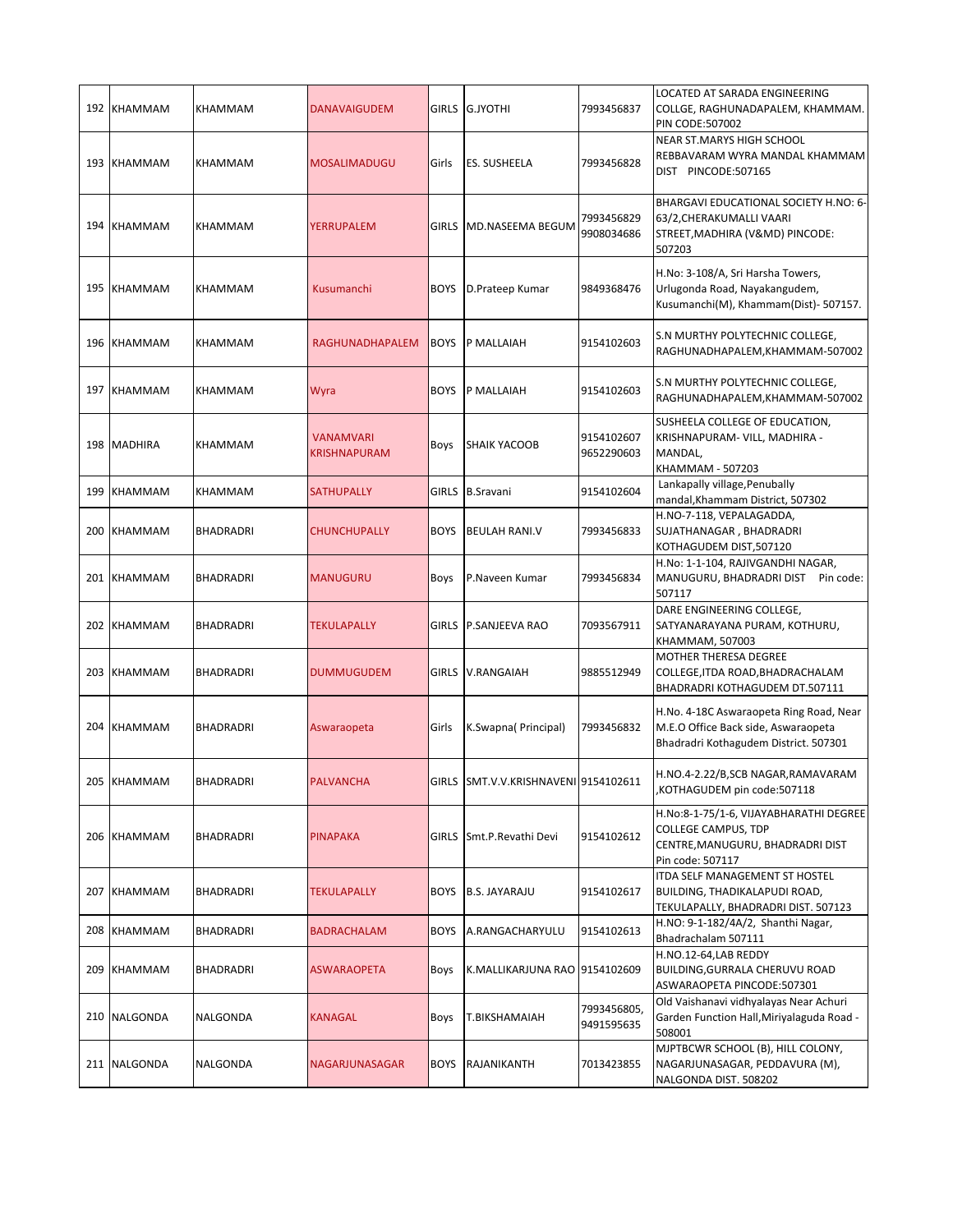|     | 212 NALGONDA    | <b>NALGONDA</b> | <b>MUSI</b>                     | <b>BOYS</b>  | <b>ISSAC</b>                 | 9110789001,<br>9154102602 | The Principal, MJPTBCWR School (B) Musi<br>Project, (P&V). Bopparam, (M). Kethepally,<br>(Dist).Nalgonda, Pin Code.508211                                                                                                                       |
|-----|-----------------|-----------------|---------------------------------|--------------|------------------------------|---------------------------|-------------------------------------------------------------------------------------------------------------------------------------------------------------------------------------------------------------------------------------------------|
|     | 213 NALGONDA    | NALGONDA        | <b>KOLLIMUNTHALAPAHA</b><br>D   | <b>BOYS</b>  | A.RAJITHA                    | 7993456806                | KHADER MEMORIAL COLLEGE<br>KONDABHEEMANAPALLY AT<br>DEVARAKONDA PINCODE NO 508248                                                                                                                                                               |
|     | 214 NALGONDA    | NALGONDA        | THUMMADAM                       |              | GIRLS B.Sandhya              | 7993456802                | The Principal,<br>MJPTBCWR Schools (G) Thummadam.<br>C/o. Nirmala High School Market Road,<br>Haliya, Anumula mandal &<br>Nalgonda - District. Pin:508377.                                                                                      |
|     | 215 NALGONDA    | <b>NALGONDA</b> | <b>DAMARACHARLA</b>             | <b>GIRLS</b> | K Narsihma Reddy             | 7993456801,<br>8885149155 | The Principal / Special Officer,<br>MJPTBCWR Schools (G) Damaracharla,<br>C/o. Nagarjuna Engineering &<br>Technology building,<br>H.No.7-100/1, Srinivasnagar (V)<br>H.O. Thungapahad, Miryalguda - Mandal,<br>Nalgonda - District. Pin:508207. |
|     | 216 NALGONDA    | NALGONDA        | CHANDUPATLA                     | Girls        | <b>K.RAJARAM</b>             | 7993456803<br>9494812398  | MJPTBCWR School (G), Chandupatla,<br>Nalgonda. C/O raghavendra Educational<br>Society, Munugodu Road, Nalgonda-508<br>001.                                                                                                                      |
|     | 217 NALGONDA    | NALGONDA        | <b>MUNUGODU</b>                 | <b>GIRLS</b> | <b>K.SHANKAR</b>             | 9666497779                | RAJA BAHADUR VENKATRAM REDDY<br>EDUCATION SOCIETY D.V.K ROAD<br>NALGONDA,Reg.No.3777/93 H.No - 4-10-<br>302/1 PIN CODE: 508001                                                                                                                  |
|     | 218 NALGONDA    | NALGONDA        | NARKETPALLY                     | Boys         | A.Laxmaiah                   | 9440605611                | H No. 5 - 109 Ramalingeshwara Colony,<br>Chinna Narayanpuram Road, At Narketpally<br>Beside Substation Narketpally, Nalgonda<br>508254                                                                                                          |
| 219 | <b>NALGONDA</b> | NALGONDA        | <b>AVANTHIPURAM</b>             | <b>BOYS</b>  | B.JANARDHAN REDDY 9154102598 |                           | 19-901/A ROAD NO 4 NAGARJUNA NAGAR,<br>MIRYALAGUDA                                                                                                                                                                                              |
| 220 | <b>NALGONDA</b> | NALGONDA        | <b>VEMPAHAD</b>                 | Girls        | <b>B.PRABHAKAR</b>           | 9441743715                | Vemphad Village, Nidmanoor Mandal,<br>Nalgonda dist. Pin 508278                                                                                                                                                                                 |
|     | 221 NALGONDA    | <b>NALGONDA</b> | APPAJIPETA                      | Girls        | G.Dayanand                   | 9848180882                | MJPTBCWREIS(G),APPAJIPET,NALGONDA,L<br>ocated at SRTIST ENGINEERING<br>COLLEGE, SAGAR<br>ROAD, NALGONDA.PIN: 508004                                                                                                                             |
|     | 222 NALGONDA    | NALGONDA        | <b>MUNUGODU</b>                 | <b>BOYS</b>  | G.Yellaiah                   | 9441470800                | MJPTBCWRS(B)MUNUGODE, KGN College<br>of Elimentary Education At:Annareddy<br>gudem, Nalgonda.Pincode:508001                                                                                                                                     |
|     | 223 NALGONDA    | NALGONDA        | <b>NAGARJUNA SAGAR</b><br>(NEW) | <b>BOYS</b>  | A.RAJITHA                    | 7993456806                | KHADER MEMORIAL COLLEGE<br>KONDABHEEMANAPALLY AT<br>DEVARAKONDA PINCODE NO 508248                                                                                                                                                               |
|     | 224 NALGONDA    | Suryapet        | ANANTHAGIRI                     | Girls        | G.Annapurna                  | 7993456808,<br>8341511651 | The Princpal,<br>MJPTBCWR School (Girls)<br>MITS Engineering college,<br>palanneram (v),chilukur (m),<br>Suryapet Dist PIN:508206.                                                                                                              |
| 225 | <b>NALGONDA</b> | Suryapet        | ATMAKUR                         | Boys         | J.VENKATESWARLU              | 7993456807                | The Principal, MJPTBCWR School (Boys),<br>Near Police station X Road Athmakur -S<br>(V&M), Suryapet Dist - 508 212                                                                                                                              |
| 226 | <b>NALGONDA</b> | Suryapet        | NEREDUCHERLA                    | Boys         | <b>B.VENKATAPPAIAH</b>       | 9705458936                | The Principal, MJPTBCWR School (Boys),<br>C/o Mariananda Vidyaniketan,<br>Ramapuram (V), Nereducherla (M),<br>Suryapet Dist. Pincode :-508218.                                                                                                  |
| 227 | NALGONDA        | Suryapet        | NAGARAM                         | Boys         | D.LAXMAIAH                   | 7993456807                | The Principal, MJPTBCWR School (Boys),<br>Deevena Pharmacy College, Chivvemula<br>(V&M),Suryapet Dist - 508 213                                                                                                                                 |
| 228 | <b>NALGONDA</b> | Suryapet        | <b>CHILKUR</b>                  | <b>BOYS</b>  | M.RAMARAO                    | 9154102590                | MJPTBCWRS BOYS @GATE ENGINEERING<br>COLLAGE RAMAPURAM.CHILKUR<br>MANDAL.KODAD 508206                                                                                                                                                            |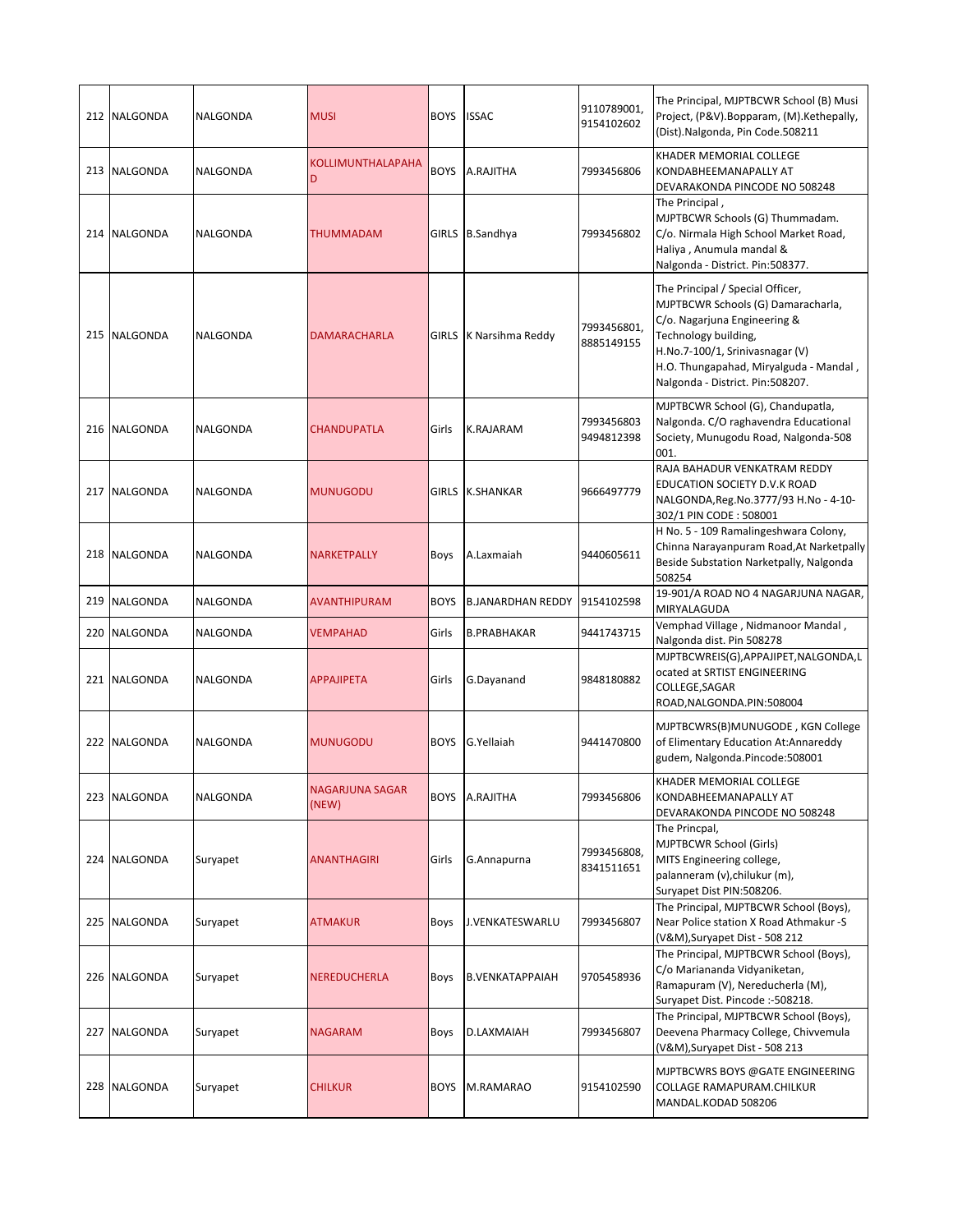|     | 229 NALGONDA | Suryapet         | <b>SCHOOL</b><br>SINGAREDDYPALEM AT GIRLS<br><b>DOSAPAHAD</b> |       | <b>G.MALLAIAH</b>   | 9848764230.<br>7993456810 | The Principal MJPTBCWR (G)<br>Singireddypalem School At Dosapahad<br>Kamala Janakiram Educational Society<br>Building Mandal Penphad, Post Anajpuram<br>mandal Penpahad, Dist Suryape, Pin,<br>508214 |
|-----|--------------|------------------|---------------------------------------------------------------|-------|---------------------|---------------------------|-------------------------------------------------------------------------------------------------------------------------------------------------------------------------------------------------------|
|     | 230 NALGONDA | Suryapet         | GUDUGUNTLAPALEM                                               | Girls | N.ANITHA            | 8096028508                | The Principal, MJPTBCWR School (Girls),<br>guduguntlapalem, opp.Municipality office,<br>Old Gayathri College at Huzurnagar,<br>Suryapet Dist - 508 204                                                |
|     | 231 NALGONDA | Suryapet         | THUNGATHURTHY                                                 | Girls | LAXMAMMA.B          | 9885897994,<br>9154102591 | The Principal MJPTBCWR (G) Maddirala<br>School At Dosapahad Kamala Janakiram<br><b>Educational Society Building Mandal</b><br>Penphad , Post Anajpuram , mandal<br>Penpahad, Dist Suryape, Pin 508214 |
|     | 232 NALGONDA | Yadadri Bhongiri | <b>POCHAMPALLY</b>                                            | Boys  | Y.EstherRani        | 7799077050                | MJPTBCWR SCHOOL BOYS POCHAMPALLY<br>AT DESHMUKHI LOCATED AT NIZAM<br>ENGINEERING COLLEGE DESHMUKHI<br>VILLGE POCHAMPALLY MANDAL YADADRI<br>BHUVANGIRI DIST .508284                                    |
|     | 233 NALGONDA | Yadadri Bhongiri | <b>VALIGONDA</b>                                              | Girls | MD.ALEEMODDIN       | 9154102853                | MJPTBCWR SCHOOL<br>VALIGONDA(GIRLS)@BIBINAGAR, YADADRI-<br>BHUVANAGIRI(DIST)@TDR POLYTECHNIC<br>COLLEGE, Bibinagar(Vil), Bibinagar (M),<br>Yadadri-Bhuvanagiri(Dist), Pincode: 508126                 |
|     | 234 NALGONDA | Yadadri Bhongiri | <b>MOTAKONDUR</b>                                             |       | GIRLS A.JYOTHI      | 9866219685                | The Principal MJPTBCWR (G) School,<br>KATEPALLY ROAD, MOTAKONDUR<br>(V&M), YADADRI BHUVANAGIRI<br>(D),PIN:508286                                                                                      |
| 235 | NALGONDA     | Yadadri Bhongiri | <b>RAJAPET</b>                                                | Boys  | <b>J.SWAPNA</b>     | 7396121244                | Progressive engineering<br>college, cheekatimamidi(village), Bommalar<br>amaram(Mondal), Yadadri bhongiri(Dist)-<br>508116                                                                            |
|     | 236 Medak    | Medak            | Narsapur                                                      | Girls | ARSHIA TARANNUM     | 9985720857                | H.NO:14-19, SriRajaRajeshwari High School,<br>Near Pothrajpally khaman, at Toopran                                                                                                                    |
|     | 237 Medak    | Medak            | Yeldurthy                                                     | Girls | <b>B.SHOBHADEVI</b> | 9154102705                | H.NO: 11-93, Old kavya schoolb, NEAR OLD<br>WATER TANK BACK SIDE OF MARKET,<br>TOOPRAN, MEDAK.DIST.-502334                                                                                            |
| 238 | Medak        | Medak            | Havelighanpur                                                 | Girls | <b>B.RAJINI</b>     | 7993456678                | H.NO:5-88, YPR ENGENIEERING COLLEGE,<br>Haveli ghanpur, Medak                                                                                                                                         |
|     | 239 Medak    | Sangareddy       | <b>Bachupally</b>                                             | Girls | M.Narayana          | 6305467275                | Z.P.P. Guest House, Manjeera Nagar Beside<br>Ambedker Bhavan By pass Road<br>Sangareddy Dist Pincode No.502001                                                                                        |
|     | 240 Medak    | Sangareddy       | Jogipet                                                       | Girls | T.Nagamani          | 7993456681                | H.No.5-8-122/12/19, kesavareddy<br>school, Shanthinagar, Sangareddy                                                                                                                                   |
|     | 241 Medak    | Sangareddy       | R.C.Puram                                                     | Girls | K.SATYANATH REDDY   | 9440423632                | MJPTBCWR(G)R.C.Puram Located<br>At Turbo Engineering College<br>vil:Indresham,M:Patancheru<br>Dist:Sangareddy,PINCODE:502319                                                                          |
|     | 242 Medak    | Sangareddy       | Kohir                                                         | Girls | M.Swaroopa          | 6305998084                | Kethaki, Sangameshwara D.ed Collge<br>Jharasangam Vill&Mdl-Jharasangam,<br>Sangaredfy.DIST.-502246                                                                                                    |
|     | 243 Medak    | Sangareddy       | Sangareddy                                                    | Girls | K. Kishan Rao       | 9154525580                | H.No.5-25, Nagarjuna B.Ed college, Village :<br>Kothlapur, Mandal: Sangareddy, District:<br>Sangareddy,<br>Pin code: 502295                                                                           |
|     | 244 Medak    | Sangareddy       | Sadashivpet                                                   | Girls | ROOPA.P             | 9154102704                | located at Oxford High School, H.No-6-3-<br>79, Hanuman Nagr, Sadasivpet. District,<br>Sangareddy                                                                                                     |
| 245 | Medak        | Siddipet         | <b>Dubbaka</b>                                                | Girls | B. shireesha        | 9346404630                | MJPTBCWRS (G)Sheripally<br>Bandaram, Doulthabad, Siddipet. Dist                                                                                                                                       |
|     | 246 Medak    | Siddipet         | Jagadevpur                                                    | Girls | Laxmi devi          | 9618022811                | MJPTBCWRSchool(G)jagadevpur at wargal                                                                                                                                                                 |